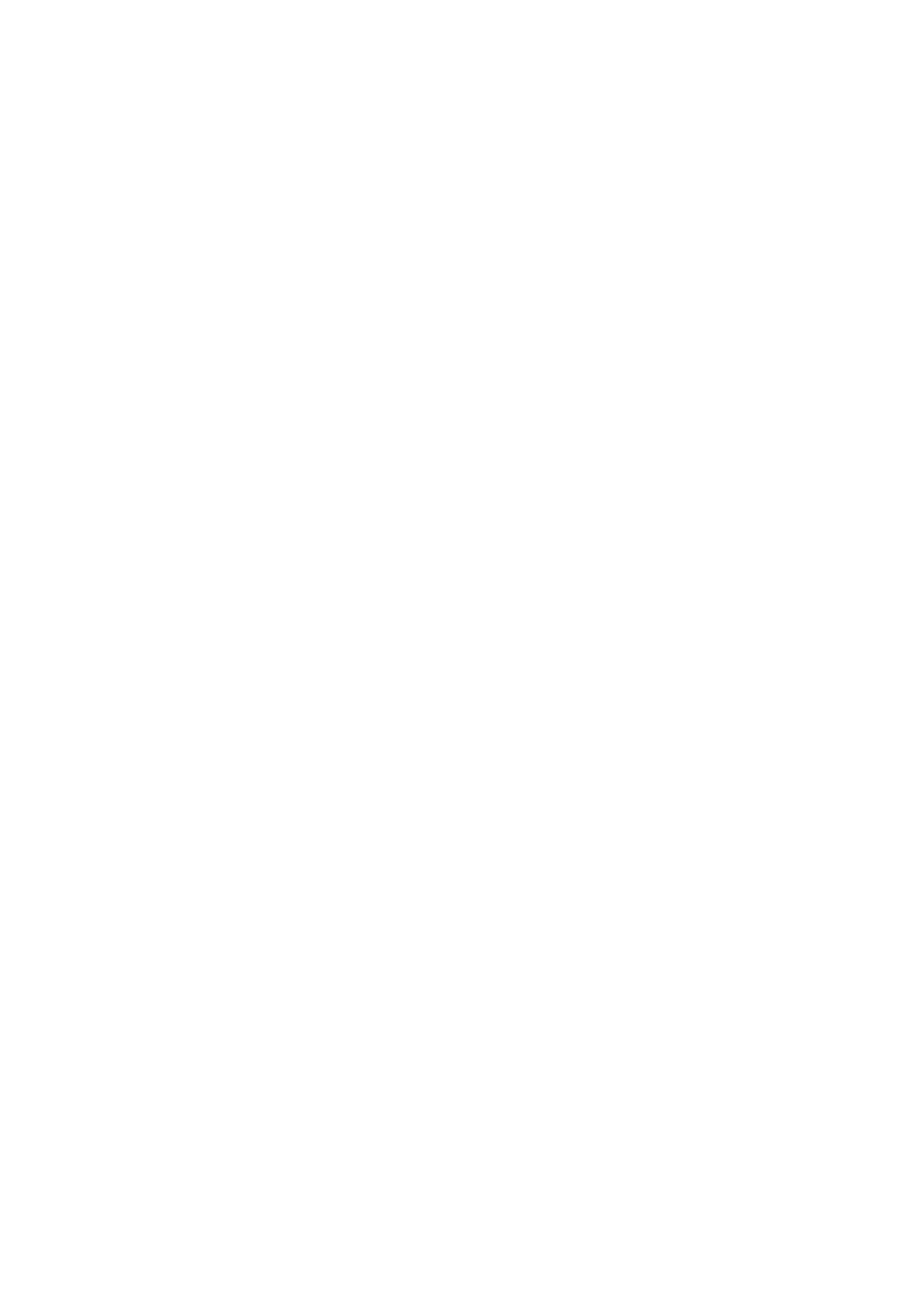# <span id="page-2-0"></span>**SAFETY PRECAUTIONS**

(Read these precautions before using this product.)

Before using this product, please read this manual and the relevant manuals carefully, and pay full attention to safety to handle the product correctly.

The precautions given in this manual concerned with this product only. For the safety precautions for the programmable controller system, refer to the user's manual for the CPU module used and MELSEC iQ-R Module Configuration Manual. In this manual, the safety precautions are classified into two levels: " $\bigwedge$  WARNING" and " $\bigwedge$  CAUTION".

| <b>AWARNING</b> | Indicates that incorrect handling may cause hazardous conditions, resulting in<br>death or severe injury. |
|-----------------|-----------------------------------------------------------------------------------------------------------|
| <b>ACAUTION</b> | Indicates that incorrect handling may cause hazardous conditions, resulting in                            |
|                 | minor or moderate injury or property damage.                                                              |

Under some circumstances, failure to observe the precautions given under " 
CAUTION" may lead to serious consequences.

Observe the precautions of both levels because they are important for personal and system safety.

Make sure that the end users read this manual and then keep the manual in a safe place for future reference.

## [Design Precautions]

## **WARNING**

● When data change, program change, or status control are performed from a personal computer to a running CPU module, create an interlock circuit outside the programmable controller to ensure that the whole system always operates safely.

Furthermore, for the online operations performed from a personal computer to a programmable controller CPU, the corrective actions against a communication error due to such as a cable connection fault should be predetermined as a system.

● To maintain the safety of the programmable controller system against unauthorized access from external devices via the network, take appropriate measures.

To maintain the safety against unauthorized access via the Internet, take measures such as installing a firewall.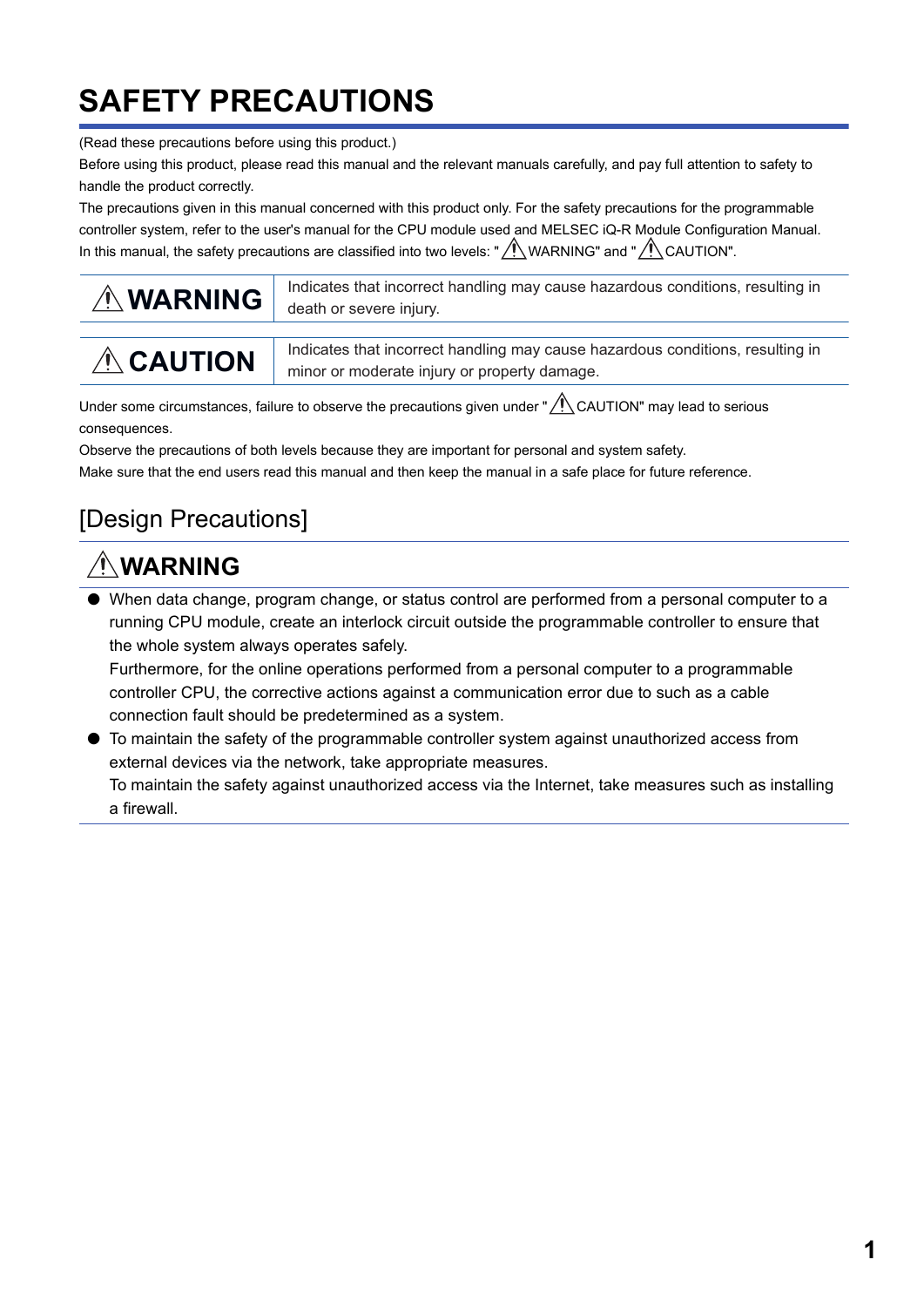## **ACAUTION**

- Debug a converted project before executing it in a programmable controller CPU.
- The online operations performed from a personal computer to a running CPU module (program change while a CPU module is in RUN, operating status changes such as RUN-STOP switching, and remote control operation) must be executed after the manual has been carefully read and the safety has been ensured.
- When changing a program while a CPU module is in RUN (online program change), it may cause a program corruption in some operating conditions. Fully understand the precautions before use.
- The positioning test functions such as OPR, JOG, inching, or testing positioning data for positioning module must be executed with the CPU module set to STOP after the manual has been carefully read and the safety has been ensured.

Specially when executing the function on the network system, ensure the safety thoroughly since the machinery whose operation cannot be checked by an operator may be activated. The operation failure may cause the injury or machine damage.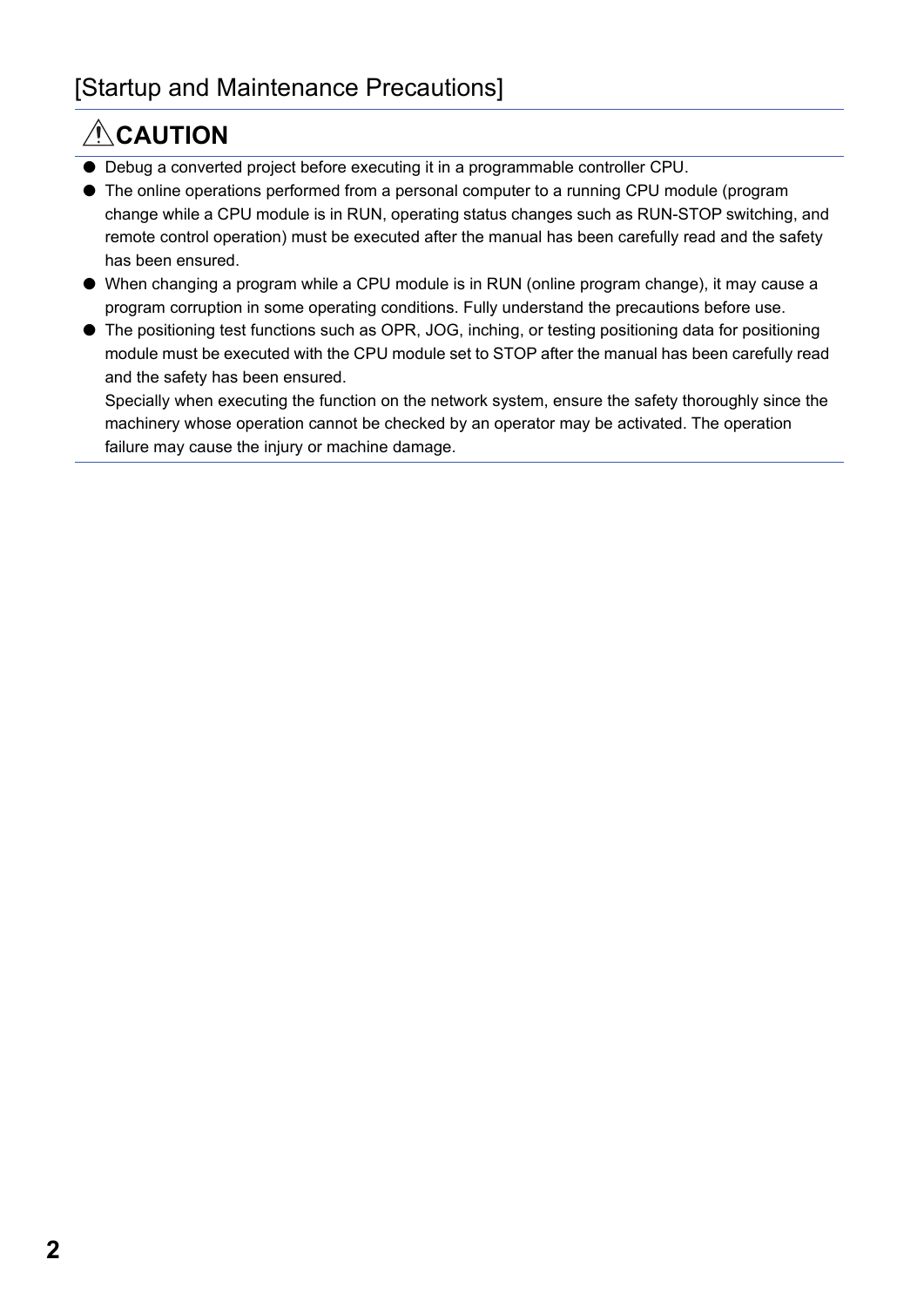# <span id="page-4-0"></span>**CONDITIONS OF USE FOR THE PRODUCT**

(1) Mitsubishi programmable controller ("the PRODUCT") shall be used in conditions;

i) where any problem, fault or failure occurring in the PRODUCT, if any, shall not lead to any major or serious accident; and

ii) where the backup and fail-safe function are systematically or automatically provided outside of the PRODUCT for the case of any problem, fault or failure occurring in the PRODUCT.

(2) The PRODUCT has been designed and manufactured for the purpose of being used in general industries. MITSUBISHI SHALL HAVE NO RESPONSIBILITY OR LIABILITY (INCLUDING, BUT NOT LIMITED TO ANY AND ALL RESPONSIBILITY OR LIABILITY BASED ON CONTRACT, WARRANTY, TORT, PRODUCT LIABILITY) FOR ANY INJURY OR DEATH TO PERSONS OR LOSS OR DAMAGE TO PROPERTY CAUSED BY the PRODUCT THAT ARE OPERATED OR USED IN APPLICATION NOT INTENDED OR EXCLUDED BY INSTRUCTIONS, PRECAUTIONS, OR WARNING CONTAINED IN MITSUBISHI'S USER, INSTRUCTION AND/OR SAFETY MANUALS, TECHNICAL BULLETINS AND GUIDELINES FOR the PRODUCT.

("Prohibited Application")

Prohibited Applications include, but not limited to, the use of the PRODUCT in;

- Nuclear Power Plants and any other power plants operated by Power companies, and/or any other cases in which the public could be affected if any problem or fault occurs in the PRODUCT.
- Railway companies or Public service purposes, and/or any other cases in which establishment of a special quality assurance system is required by the Purchaser or End User.
- Aircraft or Aerospace, Medical applications, Train equipment, transport equipment such as Elevator and Escalator, Incineration and Fuel devices, Vehicles, Manned transportation, Equipment for Recreation and Amusement, and Safety devices, handling of Nuclear or Hazardous Materials or Chemicals, Mining and Drilling, and/or other applications where there is a significant risk of injury to the public or property.

Notwithstanding the above restrictions, Mitsubishi may in its sole discretion, authorize use of the PRODUCT in one or more of the Prohibited Applications, provided that the usage of the PRODUCT is limited only for the specific applications agreed to by Mitsubishi and provided further that no special quality assurance or fail-safe, redundant or other safety features which exceed the general specifications of the PRODUCTs are required. For details, please contact the Mitsubishi representative in your region.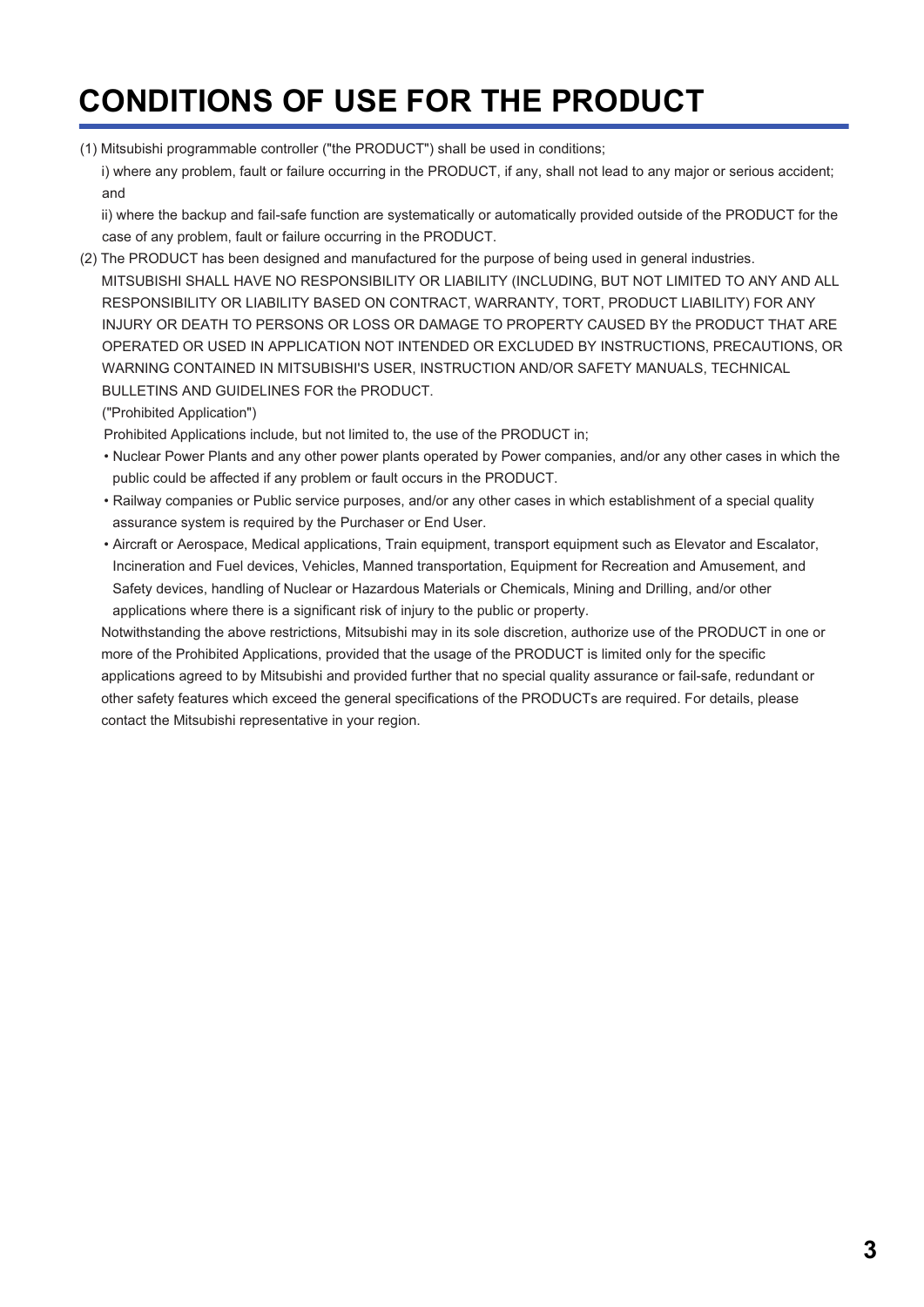# <span id="page-5-0"></span>**INTRODUCTION**

Thank you for your patronage. We appreciate your purchase of the engineering software, MELSOFT series.

This manual describes the operations of MELSEC-A/QnA->MELSEC iQ-R Conversion Support Tool.

Before using the product, please read this manual carefully and develop familiarity with the functions and performance of MELSEC-A/QnA->MELSEC iQ-R Conversion Support Tool to handle the product correctly.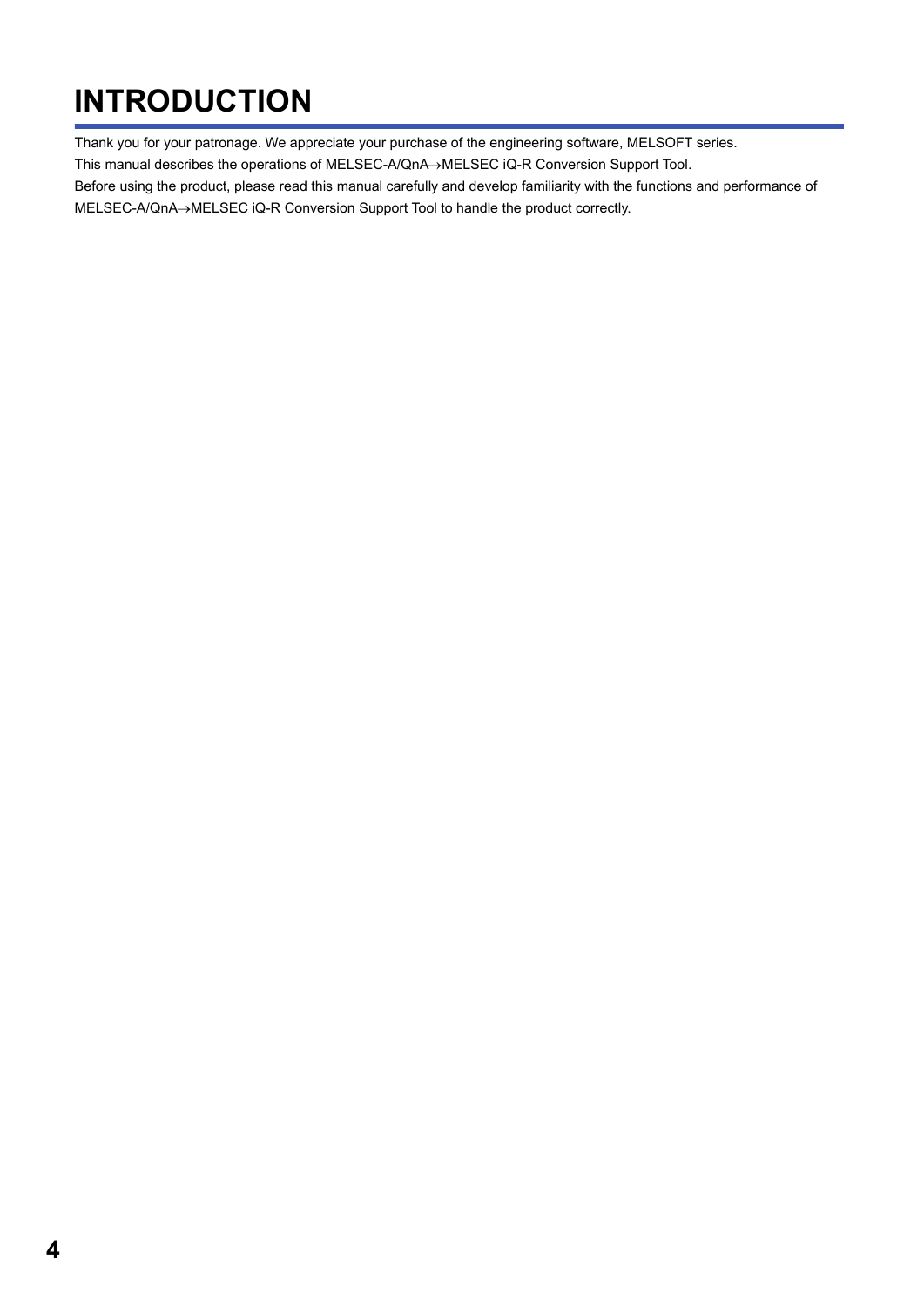# **CONTENTS**

|     | <b>CHAPTER 1</b> | BEFORE USING THIS PRODUCT                                                    | 7  |
|-----|------------------|------------------------------------------------------------------------------|----|
| 1.1 |                  |                                                                              |    |
| 1.2 |                  |                                                                              |    |
|     |                  |                                                                              |    |
|     |                  |                                                                              |    |
| 1.3 |                  |                                                                              |    |
|     |                  |                                                                              |    |
|     |                  |                                                                              |    |
|     |                  | <b>CHAPTER 2 SYSTEM CONFIGURATION</b>                                        | 10 |
| 2.1 |                  |                                                                              |    |
|     |                  | <b>CHAPTER 3 FUNCTION LIST</b>                                               | 12 |
|     |                  | <b>CHAPTER 4 OBTAINING AND START</b>                                         | 14 |
|     |                  |                                                                              |    |
| 4.1 |                  | Obtaining of MELSEC-A/QnA->MELSEC iQ-R Conversion Support Tool 14            |    |
| 4.2 |                  |                                                                              |    |
| 4.3 |                  |                                                                              |    |
|     |                  |                                                                              |    |
| 4.4 |                  |                                                                              |    |
|     |                  |                                                                              |    |
|     |                  | <b>CHAPTER 5 CONVERTING PROJECT</b>                                          | 16 |
|     | <b>CHAPTER 6</b> | CHECKING AND CORRECTING CONVERTED PROJECT                                    | 19 |
| 6.1 |                  |                                                                              |    |
| 6.2 |                  |                                                                              |    |
|     |                  | Checking conversion information of special relay/resister and instruction 21 |    |
|     |                  |                                                                              |    |
| 6.3 |                  |                                                                              |    |
|     |                  |                                                                              |    |
|     |                  |                                                                              |    |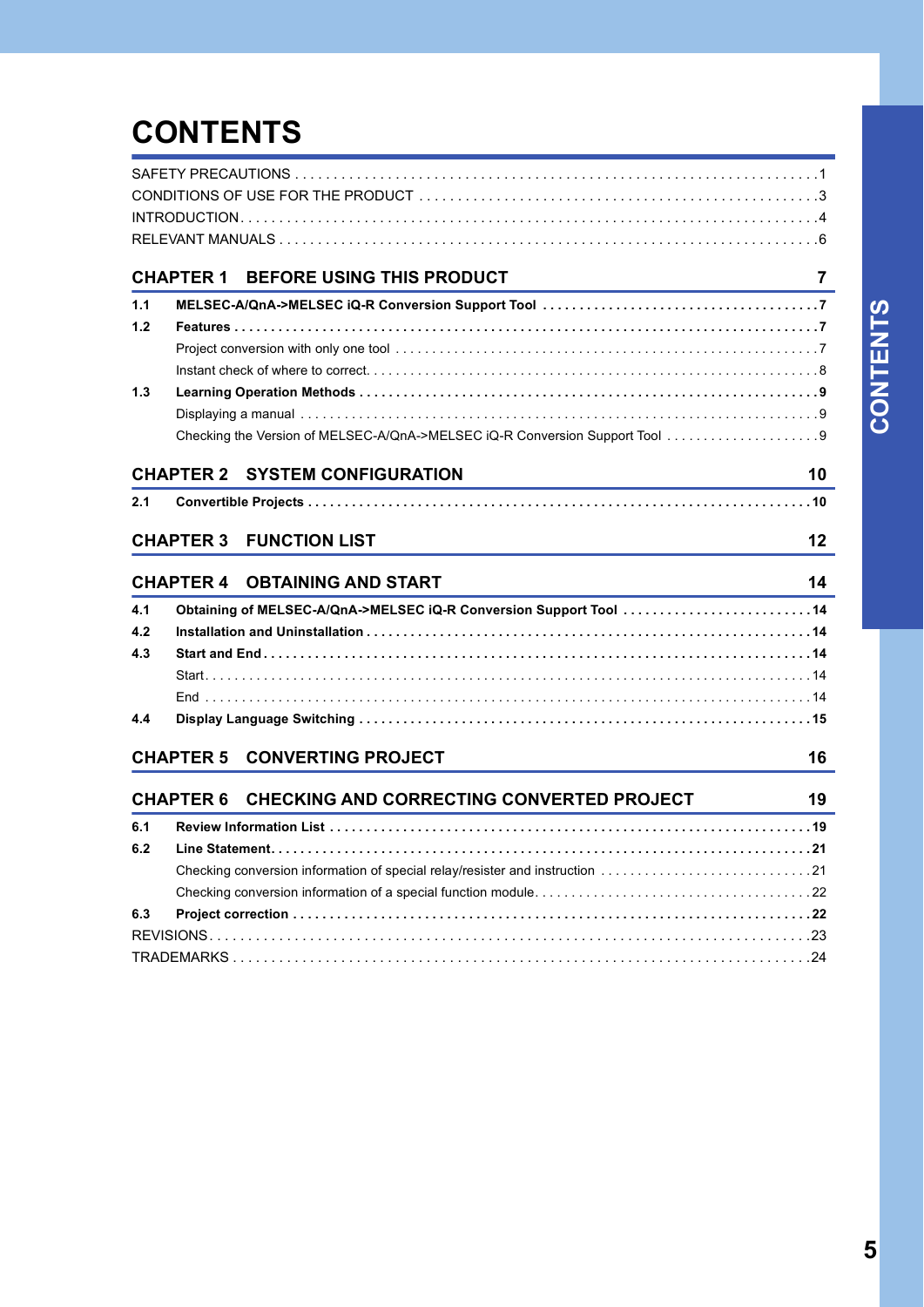# <span id="page-7-0"></span>**RELEVANT MANUALS**

| Manual name [manual number]                                                                                    | <b>Description</b>                                                                                                                     | Available<br>form      |
|----------------------------------------------------------------------------------------------------------------|----------------------------------------------------------------------------------------------------------------------------------------|------------------------|
| MELSEC-A/QnA -> MELSEC iQ-R Conversion Support<br><b>Tool Operating Manual</b><br>[SH-082277ENG] (this manual) | System configuration, functions, and operation methods for MELSEC-A/<br>QnA→MELSEC iQ-R Conversion Support Tool                        | e-Manual<br><b>PDF</b> |
| <b>GX Works3 Operating Manual</b><br>[SH-081215ENG]                                                            | System configurations, parameter settings, and operation methods for the online<br>function in GX Works3                               | e-Manual<br><b>PDF</b> |
| Transition from MELSEC-A/QnA (Large Type) Series to<br>MELSEC iQ-R Series Handbook<br>[L-08666ENG]             | Alternative models and the procedure to replace each module, battery, and<br>project from MELSEC-A/QnA series to MELSEC iQ-R series    | PDF                    |
| Transition from MELSEC-AnS/QnAS (Small Type) Series to<br>MELSEC iQ-R Series Handbook<br>[L-08668ENG]          | Alternative models and the procedure to replace each module, battery, and<br>project from MELSEC-AnS/QnAS series to MELSEC iQ-R series | <b>PDF</b>             |

## $Point<sup>9</sup>$

e-Manual refers to the Mitsubishi Electric FA electronic book manuals that can be browsed using a dedicated tool.

e-Manual has the following features:

- Required information can be cross-searched in multiple manuals.
- Other manuals can be accessed from the links in the manual.
- Hardware specifications of each part can be found from the product figures.
- Pages that users often browse can be bookmarked.
- Sample programs can be copied to an engineering tool.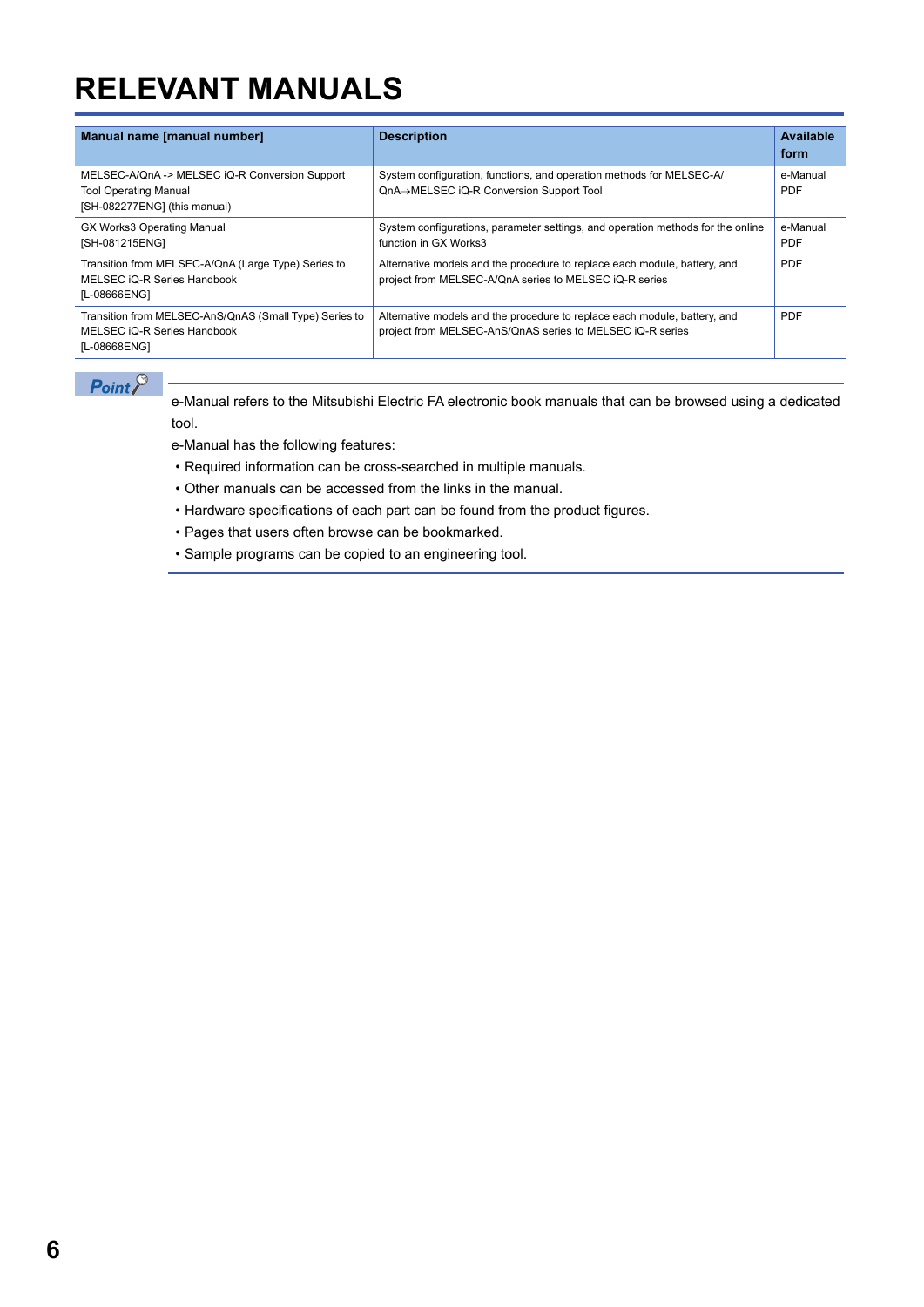# <span id="page-8-0"></span>**1 BEFORE USING THIS PRODUCT**

## <span id="page-8-1"></span>**1.1 MELSEC-A/QnA->MELSEC iQ-R Conversion Support Tool**

MELSEC-A/QnA->MELSEC iQ-R Conversion Support Tool converts a GX Developer format project into a GX Works3 format project.

This tool also can output support information which is necessary to correct the converted project.

# <span id="page-8-2"></span>**1.2 Features**

This section explains the features of MELSEC-A/QnA->MELSEC iQ-R Conversion Support Tool.

## <span id="page-8-3"></span>**Project conversion with only one tool**

In the existing method, operating each of GX Developer, GX Works2, and GX Works3 was required to convert a GX Developer format project for MELSEC-QnA or MELSEC-A series into a GX Works3 format project for MELSEC iQ-R series. However, MELSEC-A/QnA->MELSEC iQ-R Conversion Support Tool makes it possible to convert a project by operating only this tool.

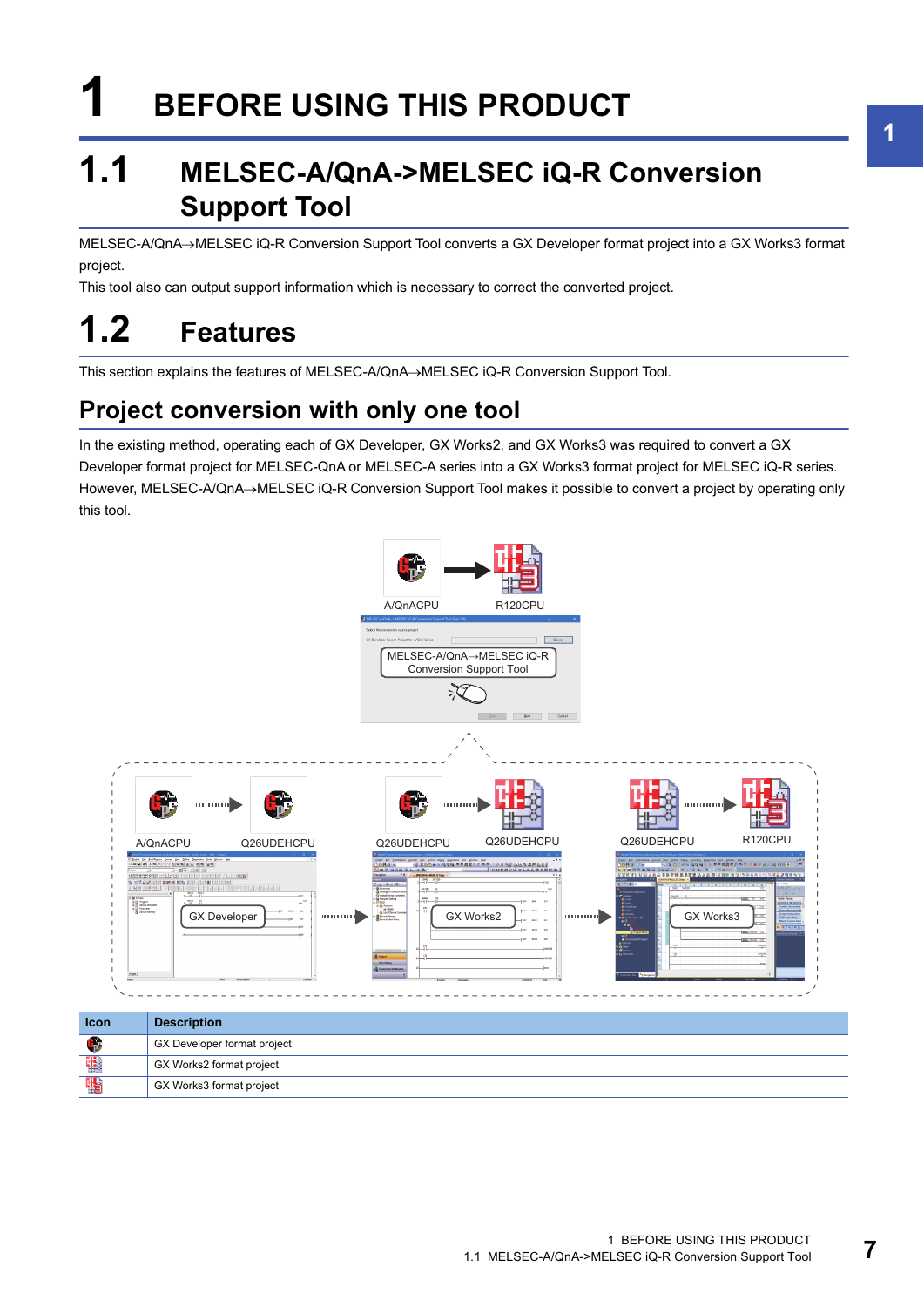## <span id="page-9-0"></span>**Instant check of where to correct**

If a special relay/register, instruction, and special function module which are not available for an RCPU are used in a program, the program needs to be corrected after converting a project.

MELSEC-A/QnA->MELSEC iQ-R Conversion Support Tool provides information of the parts to be corrected in two formats.

( $\sqrt{p}$  [Page 8 Outputting a review information list](#page-9-1), [Page 8 Inserting a line statement\)](#page-9-2)

By referring the information, the program can be corrected efficiently.

### <span id="page-9-1"></span>**Outputting a review information list**

Information such as the number of items to be corrected and corrective actions is output in HTML format.

For a special function module, information of a recommended module to replace is also displayed.

| MELSEC-A/QnA -> MELSEC iQ-R Conversion Support Tool         |                   |                                                        |                                  | List of Unconverted Special Relay/Special Register, Instruction, Special Function Module.                                   |                                                                                                                                                     |                                                                                                                                                                                   |                                                                                                                                                                                                                                                                                                                                                                                                                                                                                                                           | <b>Back to</b>                                                                                                                                                                                                                                         |
|-------------------------------------------------------------|-------------------|--------------------------------------------------------|----------------------------------|-----------------------------------------------------------------------------------------------------------------------------|-----------------------------------------------------------------------------------------------------------------------------------------------------|-----------------------------------------------------------------------------------------------------------------------------------------------------------------------------------|---------------------------------------------------------------------------------------------------------------------------------------------------------------------------------------------------------------------------------------------------------------------------------------------------------------------------------------------------------------------------------------------------------------------------------------------------------------------------------------------------------------------------|--------------------------------------------------------------------------------------------------------------------------------------------------------------------------------------------------------------------------------------------------------|
| <b>Conversion Result</b>                                    |                   |                                                        |                                  | [Program Name: MAIN]                                                                                                        |                                                                                                                                                     |                                                                                                                                                                                   |                                                                                                                                                                                                                                                                                                                                                                                                                                                                                                                           |                                                                                                                                                                                                                                                        |
|                                                             | Project Path      |                                                        | Project Name                     |                                                                                                                             |                                                                                                                                                     | MELSEO-A/QnA Series Program before Conversion                                                                                                                                     |                                                                                                                                                                                                                                                                                                                                                                                                                                                                                                                           |                                                                                                                                                                                                                                                        |
| Before Conversion                                           | ¥AR GXD project   |                                                        | Sample                           | Search Key of the Program after                                                                                             |                                                                                                                                                     |                                                                                                                                                                                   | Information of the Corresponding Place                                                                                                                                                                                                                                                                                                                                                                                                                                                                                    |                                                                                                                                                                                                                                                        |
| After Conversion                                            | XAR GX3 project   |                                                        | GXW3                             | Conversion                                                                                                                  | Step No.                                                                                                                                            | Special Relay/Special<br><b>Register</b>                                                                                                                                          | Instruction                                                                                                                                                                                                                                                                                                                                                                                                                                                                                                               | Special Function Module                                                                                                                                                                                                                                |
|                                                             | Number of         |                                                        | Display the Conversion<br>Pesult | #000000<br>#000001                                                                                                          |                                                                                                                                                     | M9001                                                                                                                                                                             |                                                                                                                                                                                                                                                                                                                                                                                                                                                                                                                           |                                                                                                                                                                                                                                                        |
|                                                             | <b>Detections</b> |                                                        |                                  | #000002                                                                                                                     |                                                                                                                                                     | M9010                                                                                                                                                                             |                                                                                                                                                                                                                                                                                                                                                                                                                                                                                                                           | A616AD                                                                                                                                                                                                                                                 |
| MAIN Program                                                | 13                |                                                        | <b>List Displa</b>               | #000003                                                                                                                     |                                                                                                                                                     |                                                                                                                                                                                   |                                                                                                                                                                                                                                                                                                                                                                                                                                                                                                                           | A616AD                                                                                                                                                                                                                                                 |
|                                                             |                   |                                                        |                                  |                                                                                                                             |                                                                                                                                                     |                                                                                                                                                                                   |                                                                                                                                                                                                                                                                                                                                                                                                                                                                                                                           |                                                                                                                                                                                                                                                        |
| Unconverted Special Relay/Special Register                  | 6                 | n Order of Device No.                                  | n Order of Step No.              | #000004                                                                                                                     |                                                                                                                                                     |                                                                                                                                                                                   |                                                                                                                                                                                                                                                                                                                                                                                                                                                                                                                           | A616DAV                                                                                                                                                                                                                                                |
|                                                             |                   |                                                        |                                  | #000005                                                                                                                     | 14                                                                                                                                                  | D9025                                                                                                                                                                             |                                                                                                                                                                                                                                                                                                                                                                                                                                                                                                                           |                                                                                                                                                                                                                                                        |
| Unconverted Instruction                                     | $\mathcal{P}$     | n Alchabetical Order of                                | n Order of Step No.              | #000006                                                                                                                     | 19                                                                                                                                                  | D9026                                                                                                                                                                             |                                                                                                                                                                                                                                                                                                                                                                                                                                                                                                                           |                                                                                                                                                                                                                                                        |
|                                                             |                   | <b>Istruction Name</b>                                 |                                  | #000007                                                                                                                     | 24                                                                                                                                                  | D9027                                                                                                                                                                             |                                                                                                                                                                                                                                                                                                                                                                                                                                                                                                                           |                                                                                                                                                                                                                                                        |
| Program for Special Function Modules Necessary in           | $5 -$             | n Alphabetical Order of Special                        | Order of Step No.                | #000008                                                                                                                     | οū                                                                                                                                                  | D9028                                                                                                                                                                             |                                                                                                                                                                                                                                                                                                                                                                                                                                                                                                                           |                                                                                                                                                                                                                                                        |
| Review                                                      |                   | unotion Module Name                                    |                                  | #000009                                                                                                                     | RΔ                                                                                                                                                  |                                                                                                                                                                                   |                                                                                                                                                                                                                                                                                                                                                                                                                                                                                                                           | A616AD                                                                                                                                                                                                                                                 |
| SUB1 Program                                                | $\overline{9}$    |                                                        | <b>List Display</b>              | #000010                                                                                                                     | 35                                                                                                                                                  |                                                                                                                                                                                   | LED                                                                                                                                                                                                                                                                                                                                                                                                                                                                                                                       |                                                                                                                                                                                                                                                        |
|                                                             |                   |                                                        |                                  | #000011                                                                                                                     | 38                                                                                                                                                  |                                                                                                                                                                                   |                                                                                                                                                                                                                                                                                                                                                                                                                                                                                                                           | A616DAV                                                                                                                                                                                                                                                |
|                                                             | $\overline{2}$    |                                                        |                                  | #000012                                                                                                                     | k9                                                                                                                                                  |                                                                                                                                                                                   | <b>SLT</b>                                                                                                                                                                                                                                                                                                                                                                                                                                                                                                                |                                                                                                                                                                                                                                                        |
| Unconverted Special Relay/Special Register                  |                   | n Order of Device No.                                  | n Order of Step No.              |                                                                                                                             |                                                                                                                                                     |                                                                                                                                                                                   |                                                                                                                                                                                                                                                                                                                                                                                                                                                                                                                           |                                                                                                                                                                                                                                                        |
| Unconverted Instruction                                     | $\overline{2}$    | Alphabetical Order of<br><b>Istruction Name</b>        | n Order of Step No.              |                                                                                                                             |                                                                                                                                                     |                                                                                                                                                                                   |                                                                                                                                                                                                                                                                                                                                                                                                                                                                                                                           |                                                                                                                                                                                                                                                        |
| Program for Special Function Modules Necessary in<br>Review | $5^{\circ}$       | 1 Alphabetical Order of Special<br>unction Module Name | Order of Step No.                | Program for Special Function Modules Necessary in Review (In Alphabetical Order of Module Name)                             |                                                                                                                                                     |                                                                                                                                                                                   |                                                                                                                                                                                                                                                                                                                                                                                                                                                                                                                           | <b>Back to</b>                                                                                                                                                                                                                                         |
|                                                             |                   |                                                        |                                  | Special Function Module<br>Number of<br>lame<br>detections)<br>Start XY No.)<br>A616AD (000)<br>(3)<br>(2)<br>A616DAV (020) | Special Function<br>Module Name<br>(Start XY No.)<br>Type<br>Recommended Module<br>to Replace<br>Corrective Action<br>#000014<br>#000016<br>#000018 | A616AD (000)<br>Analog input_module<br><b>BEDADIVS/REDADIS (P 220)</b><br>(ektelieve<br>conversion speed are changed.<br>(ekdelieve<br>Search Key of the Program after Conversion | *Display the comparing table of recommended modules when clicking<br>the module name. When comparing table is not displayed correctly,<br>please open the page No. written after the module name.<br>1) External wiring: Changed (Renewal tool conversion adapter is<br>address, and resolution (range of digital output value) are changed<br>4) Specifications: 8CH/module, Input signal (either V or I input only,<br>minus current not applicable). I/O characteristics, resolution, and<br>Program before Conversion | .<br>2) Number of slots: Changed (2 modules are required)<br>3) Program: Number of occupied I/O points. I/O signal. buffer memory<br>5) Functional specifications: Changed (Direct access processing is not<br>The Step No. of the MELSEC-A/QnA Series |

### <span id="page-9-2"></span>**Inserting a line statement**

A line statement is inserted on a part to be corrected in a program.

On the line statement, information before and after conversion and an alert are displayed.

| Write          | $\sim$                                           | $\overline{2}$ | 3 | 5 |  | 9 | 10         | 11             | 12              |
|----------------|--------------------------------------------------|----------------|---|---|--|---|------------|----------------|-----------------|
| 11             | *#000000 M9001 -> SM4095                         |                |   |   |  |   |            |                |                 |
| $\overline{2}$ | *#000001 Check the processing of special module. |                |   |   |  |   |            |                |                 |
| $\overline{3}$ | *#000001 A616AD (000-01F)                        |                |   |   |  |   |            |                |                 |
|                | <b>SM60</b>                                      | SM4095         |   |   |  |   |            |                | Y10             |
|                |                                                  |                |   |   |  |   |            |                |                 |
| 5              | *#000002 M9010 -> SM4095                         |                |   |   |  |   |            |                |                 |
| 6              | *#000003 Check the processing of special module. |                |   |   |  |   |            |                |                 |
| 17             | *#000003 A616AD (000-01F)                        |                |   |   |  |   |            |                |                 |
|                | SM4095                                           | X <sub>0</sub> |   |   |  |   |            |                |                 |
|                |                                                  |                |   |   |  |   | OUT        | T <sub>0</sub> | K <sub>10</sub> |
| $\overline{9}$ | *#000004 Check the processing of special module. |                |   |   |  |   |            |                |                 |
| 10             | *#000004 A616DAV (020-03F)                       |                |   |   |  |   |            |                |                 |
|                | <b>SM420</b>                                     | Y20            |   |   |  |   |            |                |                 |
| 11             |                                                  |                |   |   |  |   | <b>MOV</b> | <b>SD60</b>    | D <sub>10</sub> |
|                |                                                  |                |   |   |  |   |            |                |                 |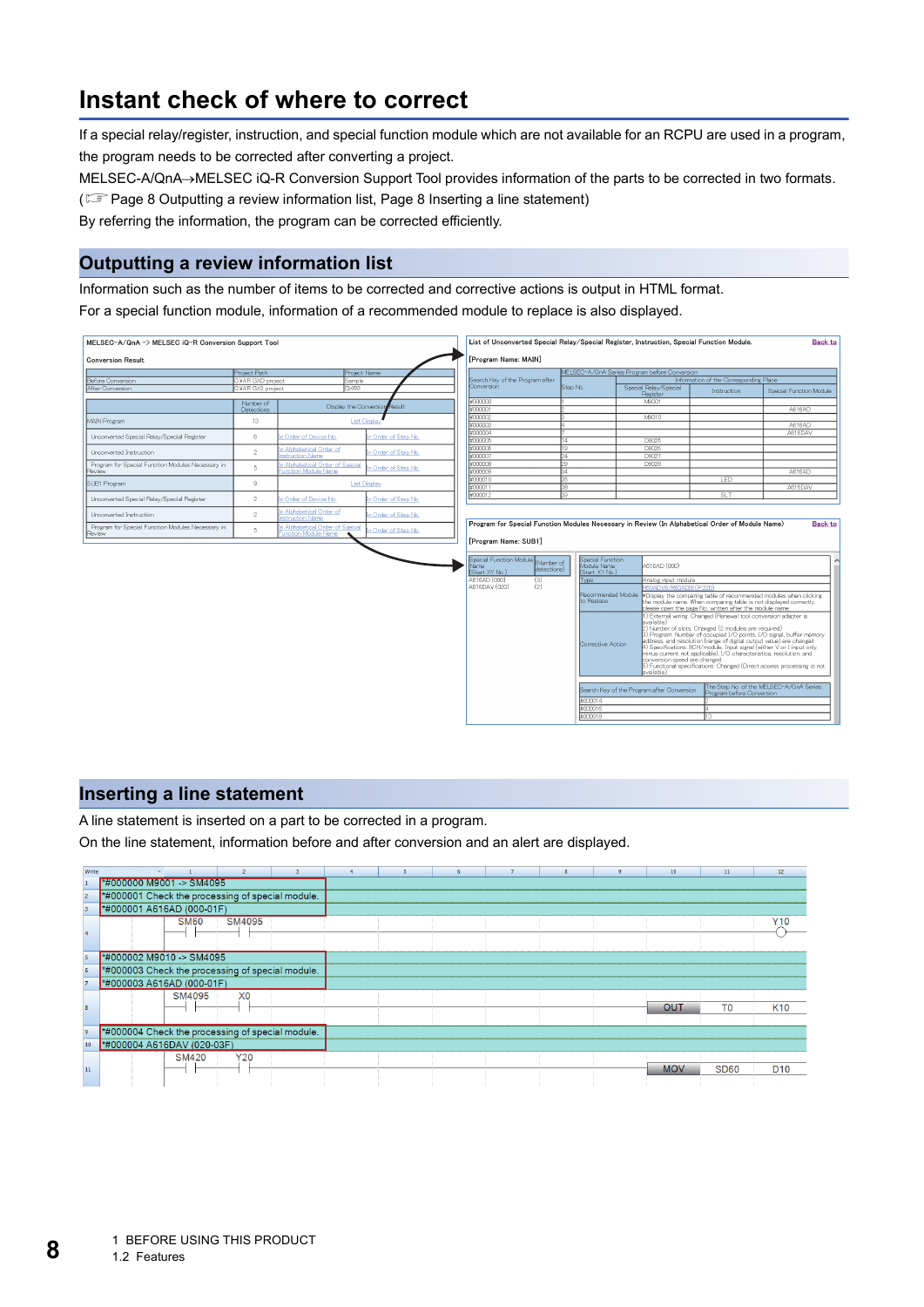# <span id="page-10-0"></span>**1.3 Learning Operation Methods**

This section explains the operation methods of MELSEC-A/QnA->MELSEC iQ-R Conversion Support Tool.

## <span id="page-10-1"></span>**Displaying a manual**

Refer to this manual to learn operations and functions.

#### Operating procedure

Click  $\blacksquare$  on the title bar, and select [Open instruction manual]. e-Manual Viewer starts and the manual appears.

## <span id="page-10-2"></span>**Checking the Version of MELSEC-A/QnA->MELSEC iQ-R Conversion Support Tool**

Display the version information of MELSEC-A/QnA->MELSEC iQ-R Conversion Support Tool.

Operating procedure

Click  $\blacksquare$  on the title bar, and select [About].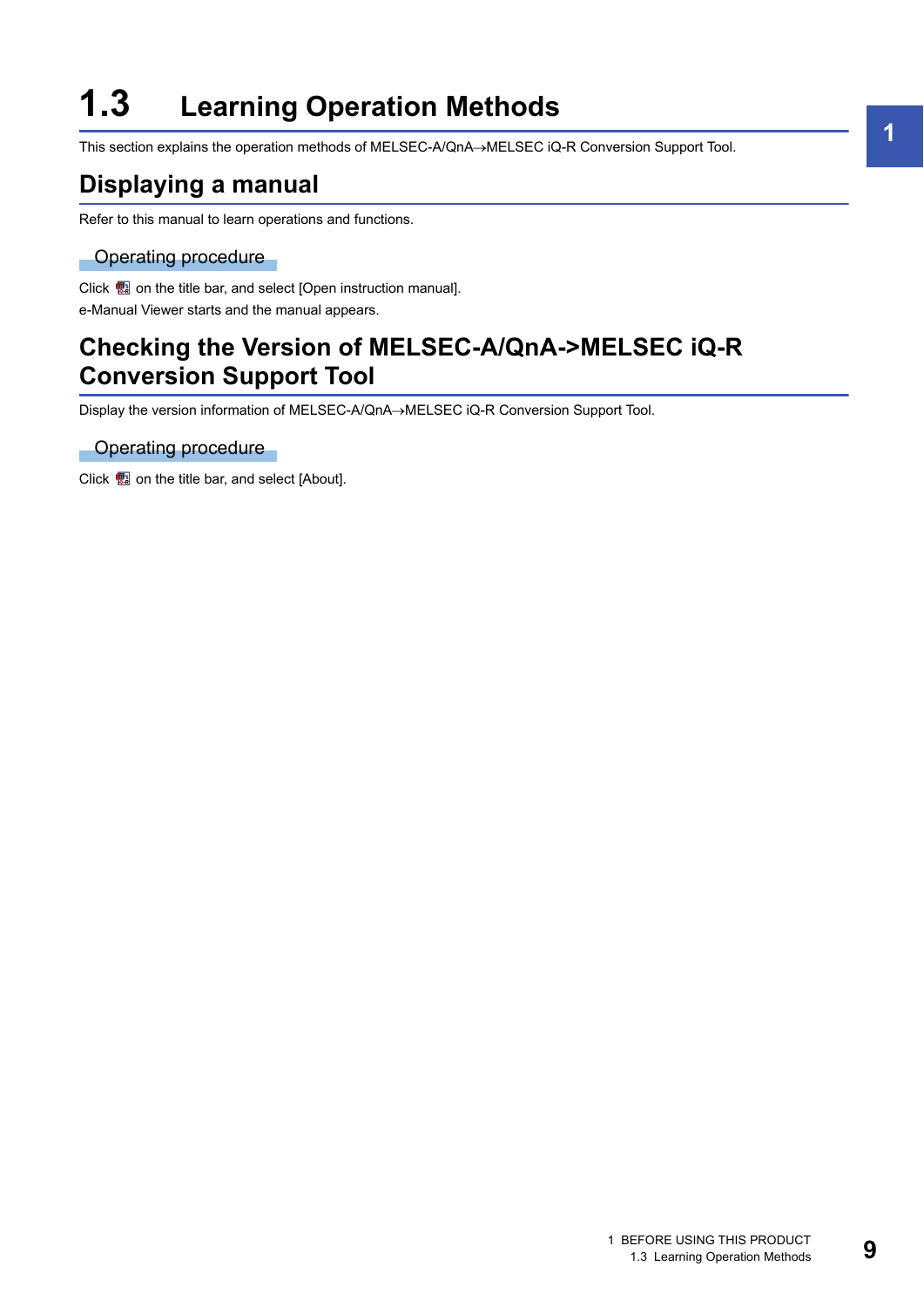# <span id="page-11-0"></span>**2 SYSTEM CONFIGURATION**

This chapter explains the system configuration of MELSEC-A/QnA->MELSEC iQ-R Conversion Support Tool for conversion.



MELSEC-A/QnA->MELSEC iQ-R Conversion Support Tool, GX Developer, GX Works2, and GX Works3 are required.

#### **Software versions**

The following table shows the software versions which are necessary for converting a project.

| <b>Software</b>                                  | <b>Version</b>          |
|--------------------------------------------------|-------------------------|
| MELSEC-A/QnA→MELSEC iQ-R Conversion Support Tool | No restrictions         |
| <b>GX Developer</b>                              | Version 8.503Z or later |
| GX Works2                                        | Version 1.590Q or later |
| GX Works3                                        | Version 1.066U or later |

## <span id="page-11-1"></span>**2.1 Convertible Projects**

GX Developer format projects for the following CPU modules can be converted.

| <b>PLC</b> series | <b>PLC Type</b>                                                                                                                      | <b>Program type</b> | Label setting    |
|-------------------|--------------------------------------------------------------------------------------------------------------------------------------|---------------------|------------------|
| QnACPU            | Q2A, Q2AS(H), Q2AS1, Q2AS(H)S1, Q3A, Q4A, Q4AR                                                                                       | Ladder <sup>*</sup> | Do not use label |
| ACPU              | A0J2H, A1FX, A1S, A1SJ, A1SH, A1SJH, A1N, A2C, A2CJ, A2N(S1), A2S,<br>A2SH, A3N, A2A(S1), A3A, A2U(S1), A2US(S1), A2USH-S1, A3U, A4U |                     |                  |
| CNC(M6/M7)        | Q4A                                                                                                                                  |                     |                  |

<span id="page-11-2"></span>\*1 When using the SFC instruction in a ladder program, instructions other than the END instruction are deleted in a converted program.

 $\mathsf{Point}^\heartsuit$ 

A project including an SFC program cannot be converted. Convert the project after deleting the SFC program.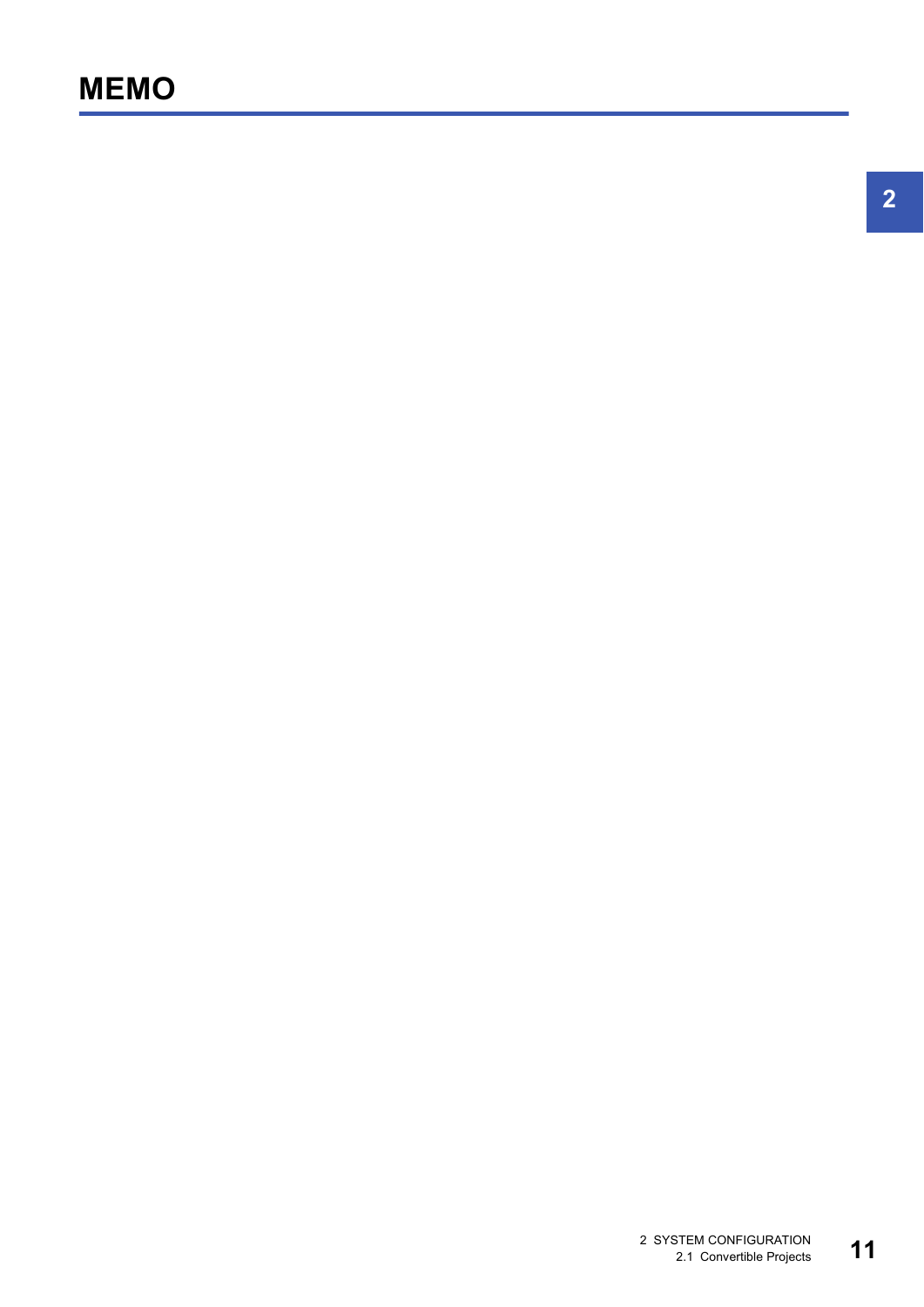# <span id="page-13-0"></span>**3 FUNCTION LIST**

#### This chapter shows the function list of MELSEC-A/QnA->MELSEC iQ-R Conversion Support Tool.

| <b>Function</b>                                            | <b>Description</b>                                                                                                                                                                                                               | <b>Reference</b>                   |
|------------------------------------------------------------|----------------------------------------------------------------------------------------------------------------------------------------------------------------------------------------------------------------------------------|------------------------------------|
| Converting a project                                       | To convert a GX Developer format project into a GX Works3 format project automatically.                                                                                                                                          | Page 16 CONVERTING<br>PROJECT      |
| Outputting a review<br>information list                    | To output a list of the following information as an HTML file when converting a project: a special relay/<br>register, instruction, and special function module which are not available for an RCPU.                             | Page 19 Review<br>Information List |
| Embedding conversion<br>information on a line<br>statement | To embed the following information on a line statement of a converted project (program) when<br>converting a project: a special relay/register, instruction, and special function module which are not<br>available for an RCPU. | Page 21 Line Statement             |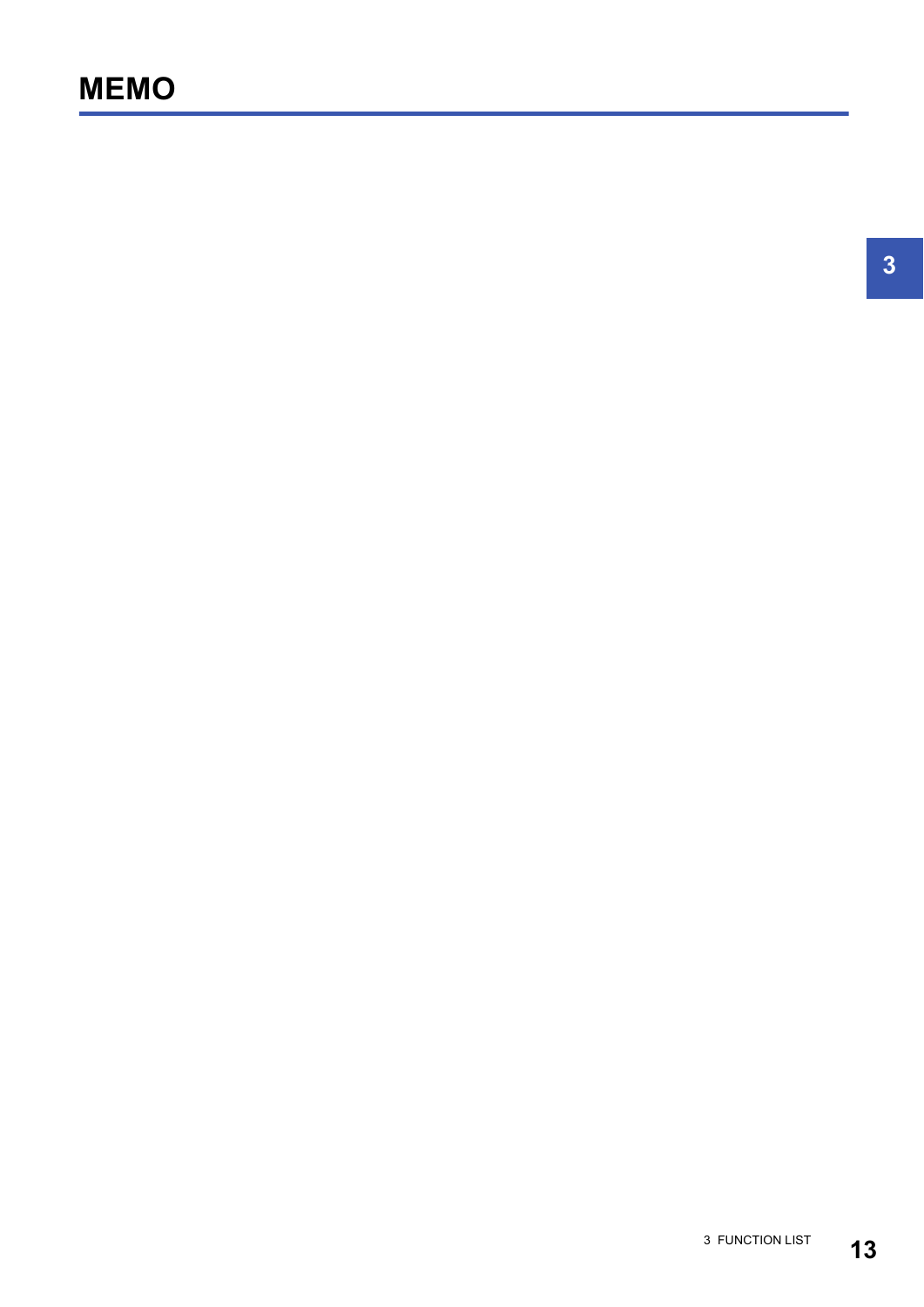# <span id="page-15-0"></span>**4 OBTAINING AND START**

## <span id="page-15-1"></span>**4.1 Obtaining of MELSEC-A/QnA->MELSEC iQ-R Conversion Support Tool**

Please contact your local Mitsubishi Electric sales office or representative.

## <span id="page-15-2"></span>**4.2 Installation and Uninstallation**

For the installation/uninstallation procedure of MELSEC-A/QnA->MELSEC iQ-R Conversion Support Tool, refer to the following:

L IMELSEC-A/QnA→MELSEC iQ-R Conversion Support Tool Installation Instructions (BCN-P5999-1284) The above manual is stored in the zip file where the installer is located.

## <span id="page-15-3"></span>**4.3 Start and End**

This section explains the operation methods for starting and ending MELSEC-A/QnA->MELSEC iQ-R Conversion Support Tool.

## <span id="page-15-4"></span>**Start**

**Operating procedure** 

Select  $\Rightarrow$  [MELSOFT]  $\Rightarrow$  [ARCnvSupport] from Windows Start.

## <span id="page-15-5"></span>**End**

### **Operating procedure**

Click  $\overline{w}$  on the title bar, and select [Close].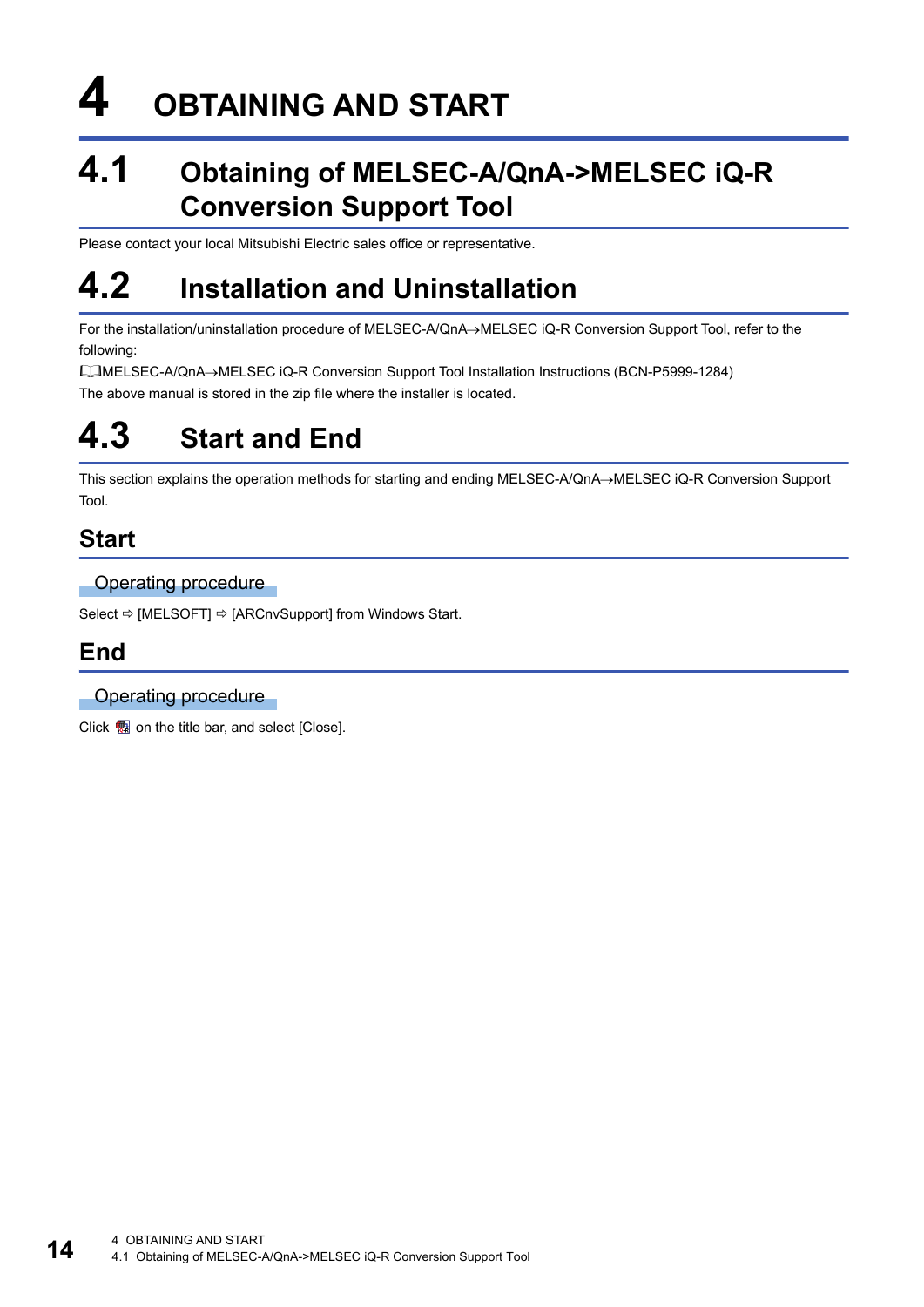# <span id="page-16-0"></span>**4.4 Display Language Switching**

MELSEC-A/QnA->MELSEC iQ-R Conversion Support Tool supports multiple languages, and therefore the display language such as one on the menu can be switched on a personal computer.

#### **Window**

Click **図** on the title bar, and select [Switch Display Language].

| Switch Display Language           |        |  |
|-----------------------------------|--------|--|
| Display Language                  |        |  |
| English                           |        |  |
| It will be valid from next start. |        |  |
|                                   | Cancel |  |

#### **Precautions**

- If the display language differs from the one for the operating system, texts may not displayed properly in the screen. (Displayed texts may get cut.)
- When switching the display language in Windows<sup>®</sup>10, supplemental fonts of the target language are required. The fonts can be added by the following operation.

**Ex.** Select [Settings]  $\Rightarrow$  [Apps]  $\Rightarrow$  [Apps & features]  $\Rightarrow$  [Manage optional features]  $\Rightarrow$  [Add a feature] from Windows Start.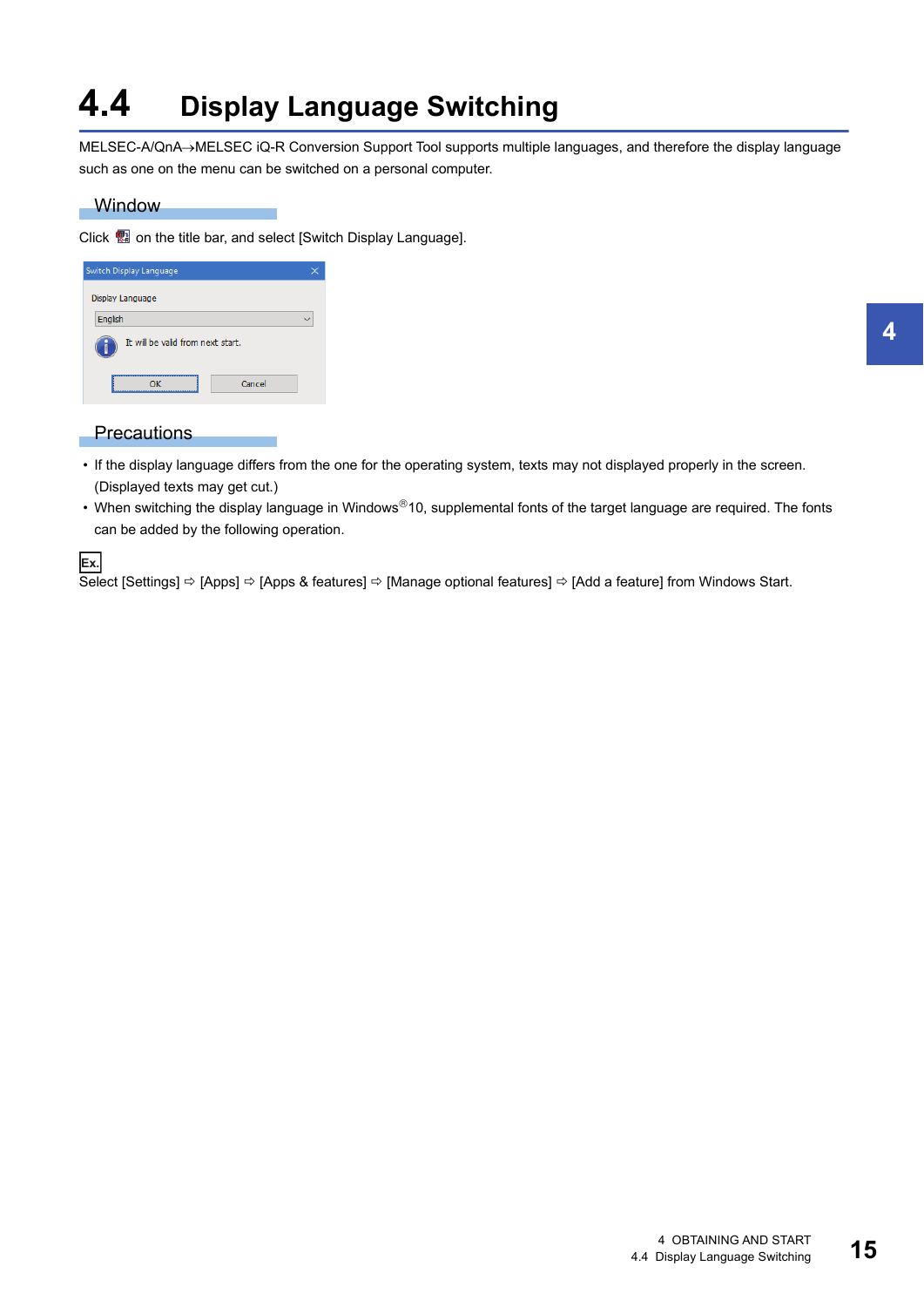# <span id="page-17-1"></span><span id="page-17-0"></span>**5 CONVERTING PROJECT**

This chapter explains the operations to convert a GX Developer format project into a GX Works3 format project.

#### **Precautions**

When a program exists after the END instruction in a conversion source program, the program after the END instruction will be deleted at conversion.

## Operating procedure

| MELSEC-A/QnA -> MELSEC iQ-R Conversion Support Tool (Step 1/6) |      |      | $\times$<br>$\qquad \qquad -$ |
|----------------------------------------------------------------|------|------|-------------------------------|
| Select the conversion source project                           |      |      |                               |
| GX Developer Format Project for A/QnA Series                   |      |      | Browse                        |
|                                                                |      |      |                               |
|                                                                |      |      |                               |
|                                                                |      |      |                               |
|                                                                |      |      |                               |
|                                                                |      |      |                               |
|                                                                |      |      |                               |
|                                                                | Back | Next | Cancel                        |

| Input special function module information used in A/QnA series. |                                                        |              |
|-----------------------------------------------------------------|--------------------------------------------------------|--------------|
| Not required to set if special function module does not exist.  |                                                        |              |
| Special function module exists(W)                               |                                                        |              |
| Set special function module information                         |                                                        |              |
| Special function module type                                    | Start XY No.(HEX)<br>Special function module type name | $\land$      |
|                                                                 |                                                        |              |
|                                                                 |                                                        |              |
|                                                                 |                                                        |              |
|                                                                 |                                                        |              |
|                                                                 |                                                        |              |
|                                                                 |                                                        | $\checkmark$ |

*1.* Specify a conversion source GX Developer format project.

- *2.* When a special function module is used in the source project, select the checkbox of "Special function module exists" and set the following items:
- Special function module type
- Special function module type name
- Start XY No. (HEX)

## $Point<sup>0</sup>$

- In an input screen for special function module information, data can be copied and pasted.
- In the following case, review information is embedded on a line statement of a converted program: there is an instruction using a buffer memory address or input/output signal of the special function module which was set in the step 2 in the source project. Also, the information is output as a list.
- If special function module information is not set in the step2, a program is not detected as the one to be reviewed even when using a special function module in the source project.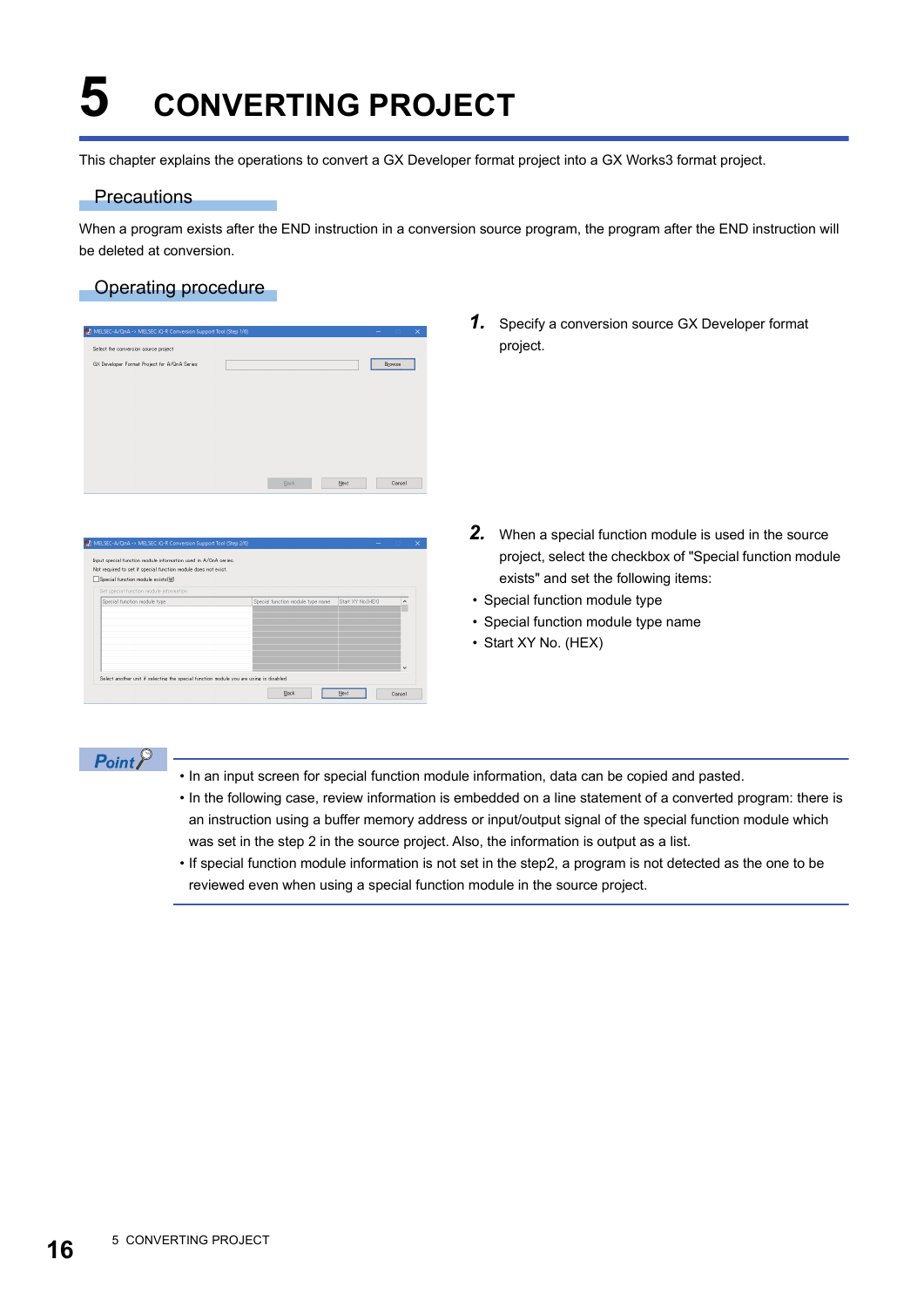

| MELSEC-A/QnA -> MELSEC iQ-R Conversion Support Tool (Step 4/6)                                  |              | $\times$<br>- |
|-------------------------------------------------------------------------------------------------|--------------|---------------|
| Specify the conversion destination project.                                                     |              |               |
| GX Works3 Format Project for MELSEC iQ-R series                                                 |              | Browse        |
| Output folder for review information list                                                       |              | Browse(E)     |
| Caution<br>Create a folder of conversion target project name to output review information list. |              |               |
|                                                                                                 |              |               |
|                                                                                                 |              |               |
|                                                                                                 |              |               |
|                                                                                                 |              |               |
|                                                                                                 | Back<br>Next | Cancel        |
|                                                                                                 |              |               |

| C#AR GXD project Sample          | MELSEC-A/QnA series project before conversion                                                                                                                                                                                            |  |  | $\overline{\phantom{a}}$ |
|----------------------------------|------------------------------------------------------------------------------------------------------------------------------------------------------------------------------------------------------------------------------------------|--|--|--------------------------|
|                                  | Special function module exists<br>Analog input module A616AD 000<br>Analog output module A616DAV 020<br>ASC instruction is not converted into \$MOV instruction.<br>MELSEC iQ-R series project after conversion<br>C¥AR GX3 project GXW3 |  |  |                          |
| <b>CXReview information list</b> | Save destination to store review information list                                                                                                                                                                                        |  |  |                          |



*3.* Select the checkbox of "ASC instruction is converted into \$MOV instruction." as necessary.

When converting the ASC instruction into the \$MOV instruction, the range of a device that the instruction uses increases by one word. Review a program when the device overlaps.

- *4.* Specify a converted GX Works3 format project and an output folder for a review information list.
- The converted GX Works3 format project is saved as a single file format.
- A folder with the same name as the converted GX Works3 format project file is created in the output folder for a review information list.
- *5.* Check the settings, and click the [Execute] button.

- *6.* Select the checkboxes of "Start the project after conversion" and "Start the review information list" as necessary.
- 7. Click the [Completed] button.

### **Precautions**

- A converted model is R120CPU. Therefore, change the model to match customer use.
- The number of displayed contacts of a program is not applied from a GX Developer format project. Change the number as necessary in GX Works3.

For the method to change the module type and the number of displayed contacts, refer to the following:

#### GX Works3 Operating Manual

 • The S(P)./Z(P)./G(P)./J(P). instruction of a QnACPU may not be converted. Check an unconverted instruction in a review information list and a line statement.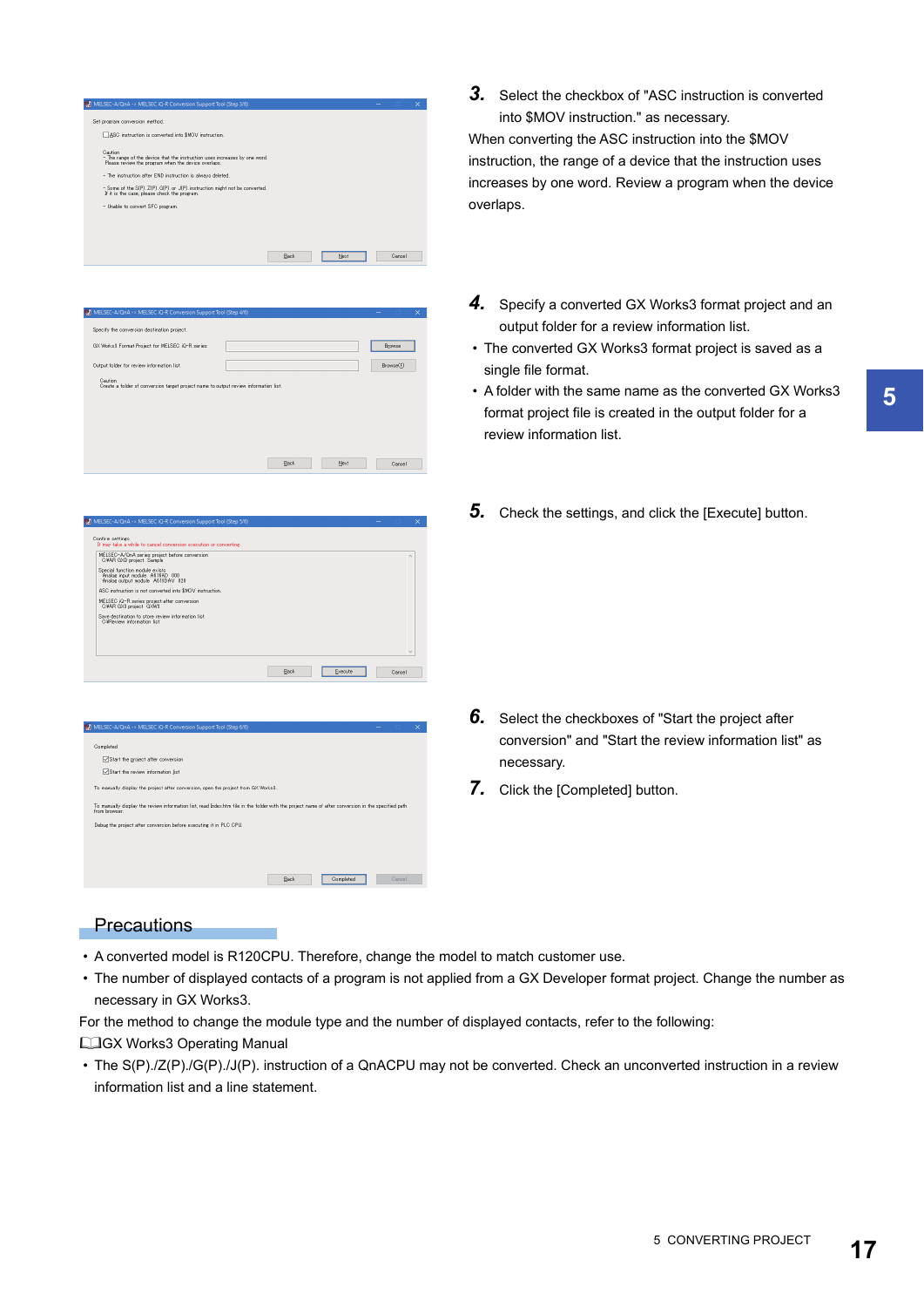

If MELSEC-A/QnA->MELSEC iQ-R Conversion Support Tool is forcibly terminated or an error occurs in the tool while converting a project, a process of GX Works3 converting the project in the background may remain. In this case, terminate the process of GX Works3 by any of the following methods:

- Log off a personal computer.
- Terminate the process of "GXW3.exe" with the task manager.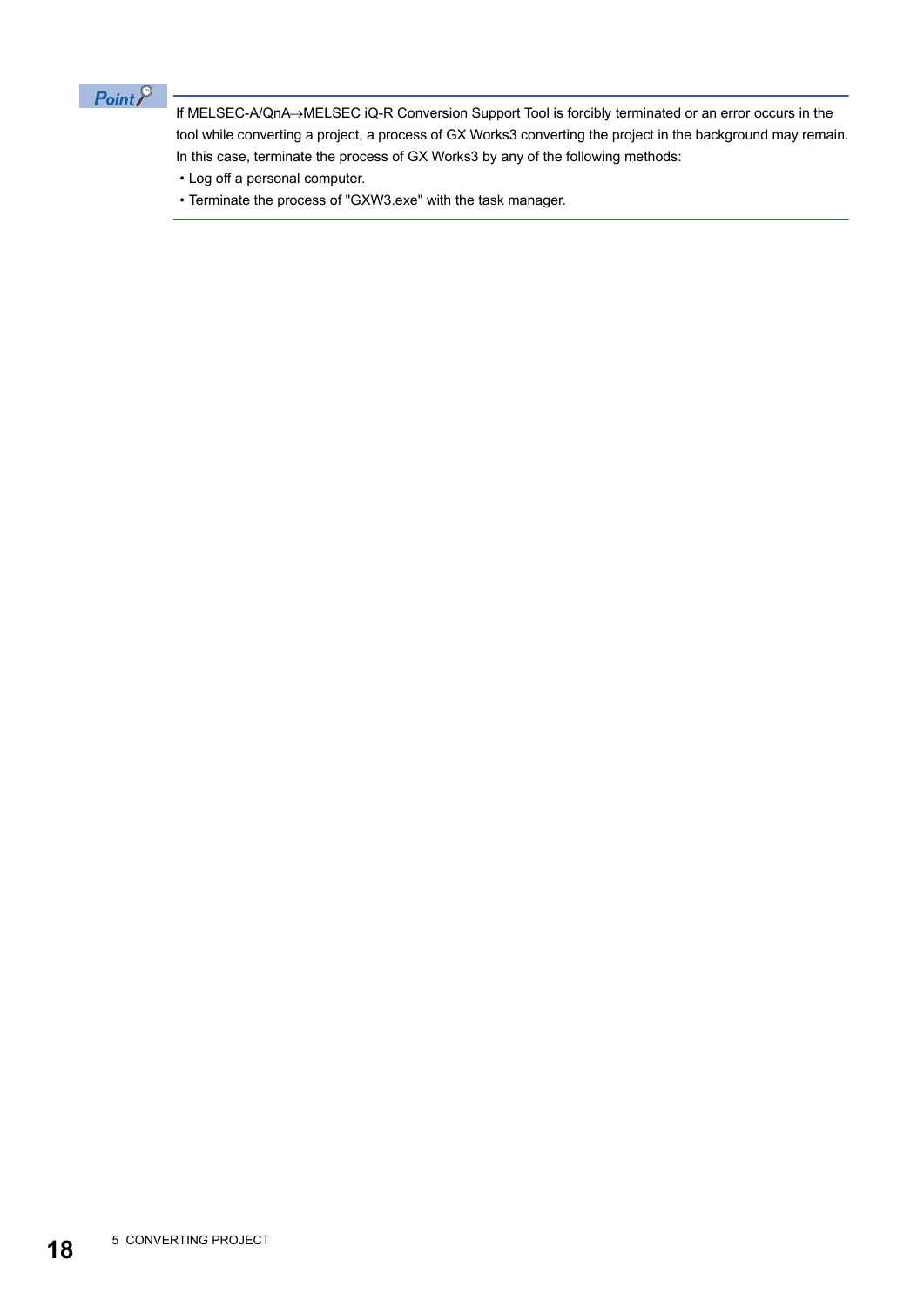# <span id="page-20-0"></span>**6 CHECKING AND CORRECTING CONVERTED PROJECT**

<span id="page-20-2"></span>This chapter explains the operations to check the conversion result (a review information list and a line statement). Correct a project referring to the result.

# <span id="page-20-1"></span>**6.1 Review Information List**

Information regarding a special relay/register, instruction, and special function module which are not available for an RCPU is output in an HTML file.

### Operating procedure

*1.* Right-click 'Index.htm' stored in (output folder for review information list)\(folder with the converted project name), and select [Open with]  $\Rightarrow$  [(Web browser)].

The conversion result of all the programs is displayed.

 $Point$ <sup> $\odot$ </sup>

A review information list is stored in the file specified in the following: **[Page 16 CONVERTING PROJECT](#page-17-1)** 

*2.* Click each link displayed in "Display the Conversion Result" to check the detail.

**FF** [Page 20 Detail Screen](#page-21-0)



## $Point$

By checking "Number of Detections," the number of unconverted special relays/resisters and instructions and programs for special function modules to be reviewed can be confirmed.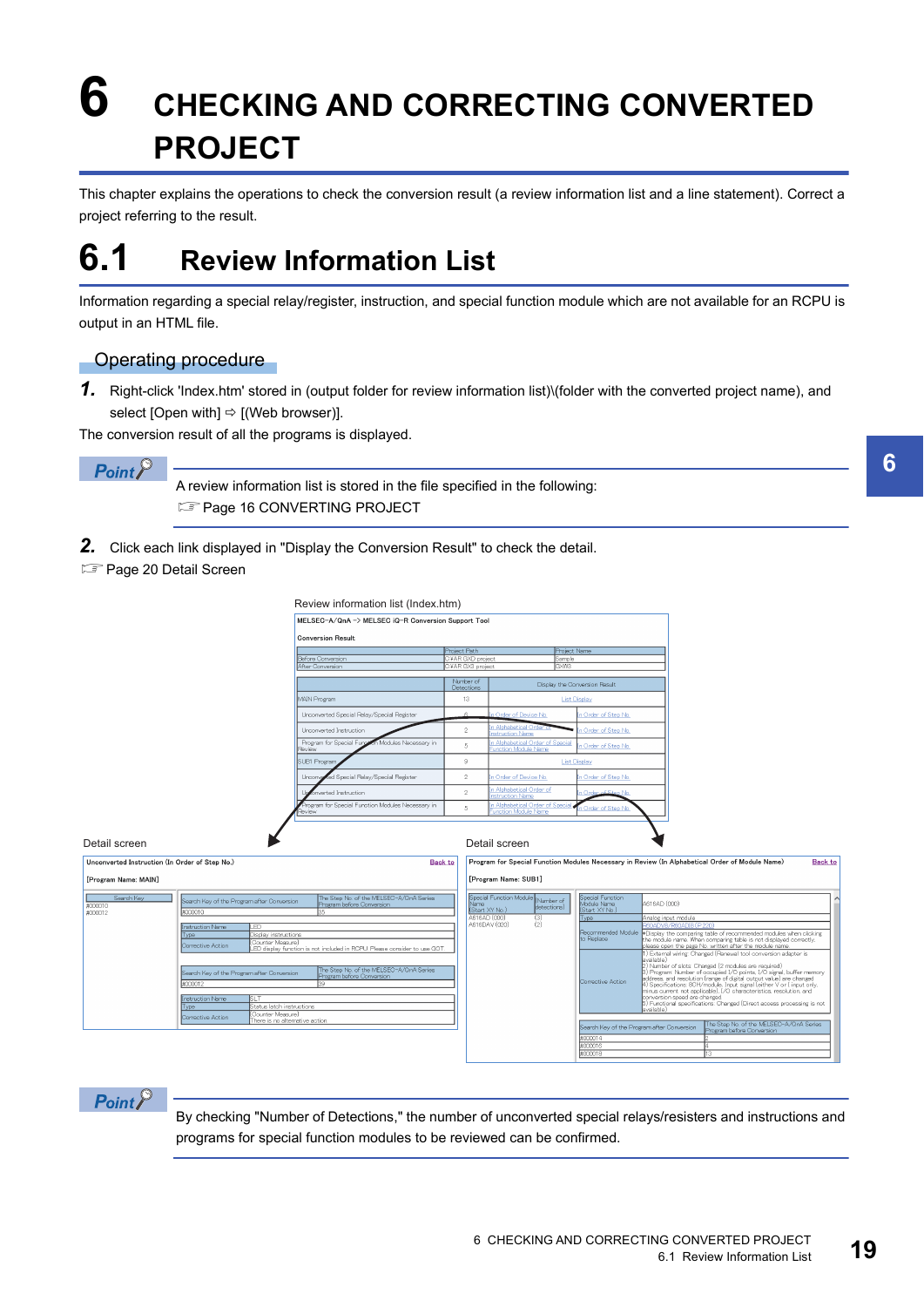### <span id="page-21-0"></span>**Detail Screen**

The following images are display examples of a review information list.

## **Ex.**

Unconverted instruction (in order of step No.)

| Unconverted Instruction (In Order of Step No.) |                                                                                                                                                    | <b>Back to</b>                                                              |
|------------------------------------------------|----------------------------------------------------------------------------------------------------------------------------------------------------|-----------------------------------------------------------------------------|
| [Program Name: MAIN]                           |                                                                                                                                                    |                                                                             |
| Search Key<br>#000010<br>#000012               | Search Key of the Program after Conversion<br>#000010                                                                                              | The Step No. of the MELSEC-A/QnA Series<br>Program before Conversion<br>135 |
|                                                | Instruction Name<br>LED<br>Display instructions<br> Type <br>Counter Measure)<br>lCorrective Action                                                | ED display function is not included in RCPU. Please consider to use GOT.    |
|                                                | Search Key of the Program after Conversion<br>#000012                                                                                              | The Step No. of the MELSEC-A/QnA Series<br>Program before Conversion<br>139 |
|                                                | <b>Instruction Name</b><br>SLT<br>Status latch instructions<br> Type <br>Counter Measure)<br>lCorrective Action<br>There is no alternative action. |                                                                             |

 $Point$ 

A search key is displayed on a review information list. In a converted GX Works3 format project, by searching the search key with the character string search function, the cursor can jump to the target line statement.

**Ex.**

Program for special function modules necessary in review (in alphabetical order of special function module name)

| [Program Name: SUB1]                                                                    |                                                                  | Program for Special Function Modules Necessary in Review (In Alphabetical Order of Module Name)<br><b>Back to</b>                                                                                                                                                                                                                                                                                                                                                                                                                                                                                                                                                                                                                                                                                  |
|-----------------------------------------------------------------------------------------|------------------------------------------------------------------|----------------------------------------------------------------------------------------------------------------------------------------------------------------------------------------------------------------------------------------------------------------------------------------------------------------------------------------------------------------------------------------------------------------------------------------------------------------------------------------------------------------------------------------------------------------------------------------------------------------------------------------------------------------------------------------------------------------------------------------------------------------------------------------------------|
| Special Function Module<br>Number of<br><b>I</b> Name<br>detections )<br>(Start XY No.) | Special Function<br>Module Name<br>(Start XY No.)                | A616AD (000)                                                                                                                                                                                                                                                                                                                                                                                                                                                                                                                                                                                                                                                                                                                                                                                       |
| A616AD (000)<br>(3)                                                                     | Type                                                             | Analog input module                                                                                                                                                                                                                                                                                                                                                                                                                                                                                                                                                                                                                                                                                                                                                                                |
| (2)<br>A616DAV (020)                                                                    | Recommended Module<br>lto Replace<br>Corrective Action           | R60ADV8/R60ADI8 (P.220)<br>*Display the comparing table of recommended modules when clicking<br>the module name. When comparing table is not displayed correctly,<br>please open the page No. written after the module name.<br>1) External wiring: Changed (Renewal tool conversion adapter is<br>lavailable)<br>2) Number of slots: Changed (2 modules are required)<br>3) Program: Number of occupied I/O points, I/O signal, buffer memory<br>address, and resolution (range of digital output value) are changed<br>4) Specifications: 8CH/module, Input signal (either V or I input only,<br>lminus current not applicable). I/O characteristics, resolution, and<br>lconversion speed are changed.<br>5) Functional specifications: Changed (Direct access processing is not<br>lavailable) |
|                                                                                         | Search Key of the Program after Conversion<br>#000014<br>#000016 | The Step No. of the MELSEC-A/QnA Series<br>Program before Conversion                                                                                                                                                                                                                                                                                                                                                                                                                                                                                                                                                                                                                                                                                                                               |
|                                                                                         | #000018                                                          | 13                                                                                                                                                                                                                                                                                                                                                                                                                                                                                                                                                                                                                                                                                                                                                                                                 |

 $Point<sup>0</sup>$ 

"Recommended Module to Replace" is displayed in a detail screen of "Program for Special Function Modules Necessary in Review."

The following manuals appear by clicking the module name, and shows a comparison table of recommended modules.

Coltransition from MELSEC-A/QnA Series to MELSEC iQ-R Series Handbook

Cal Transition from MELSEC-AnS/QnAS Series to MELSEC iQ-R Series Handbook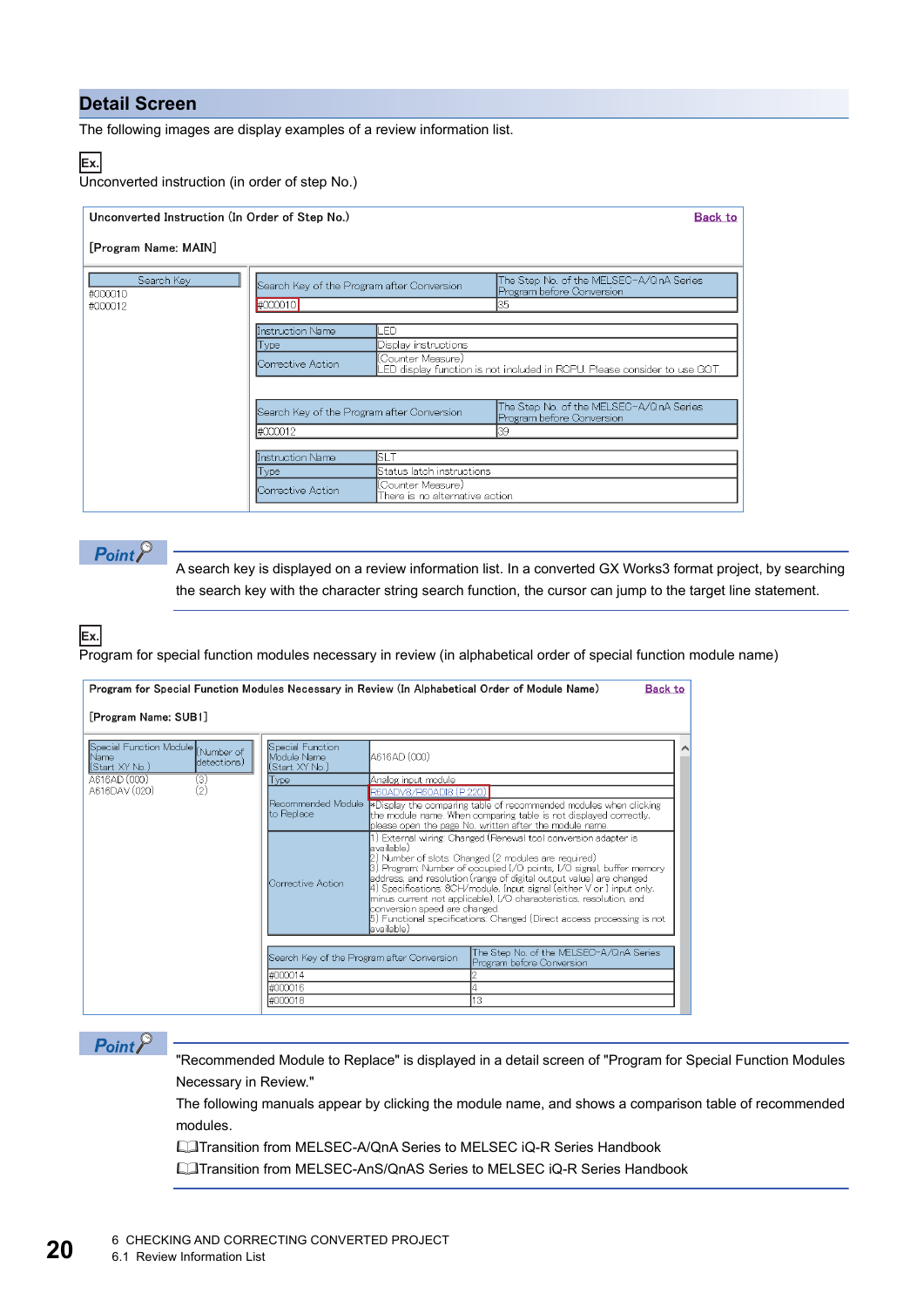# <span id="page-22-2"></span><span id="page-22-0"></span>**6.2 Line Statement**

Information regarding a special relay/register, instruction, and special function module which are not available for an RCPU is embedded on a line statement of a relevant ladder block.

A line statement type is set to 'In Peripheral.' ("\*" is added at the beginning of the character strings)

For the operation method of a statement, refer to the following:

GX Works3 Operating Manual

## $Point<sup>°</sup>$

A search key (example: #000000) for each step is added on a line statement.

This search key is also displayed on a review information list, and it is possible to search mutually with this key.

### Operating procedure

*1.* Open a converted GX Works3 format project.

 $Point<sup>0</sup>$ 

A converted project is stored in the folder specified in the following: **[Page 16 CONVERTING PROJECT](#page-17-1)** 

- **2.** Select [View]  $\Rightarrow$  [Statement Display].
- *3.* Check an embedded line statement.
- $\mathbb{F}$  [Page 21 Checking conversion information of special relay/resister and instruction](#page-22-1)
- Fage 22 Checking conversion information of a special function module

## <span id="page-22-1"></span>**Checking conversion information of special relay/resister and instruction**

A special relay/resister and instruction which are not available in an RCPU are converted as follows.

Special relays/resisters: SM4095/SD4095 Instructions: OUT SM4095

**Ex.** Special relays/resisters



(1) Search Key

(2) Conversion information

 $Point$ 

By searching a search key in a detail screen of a review information list, the cursor can jump to the review information for the program.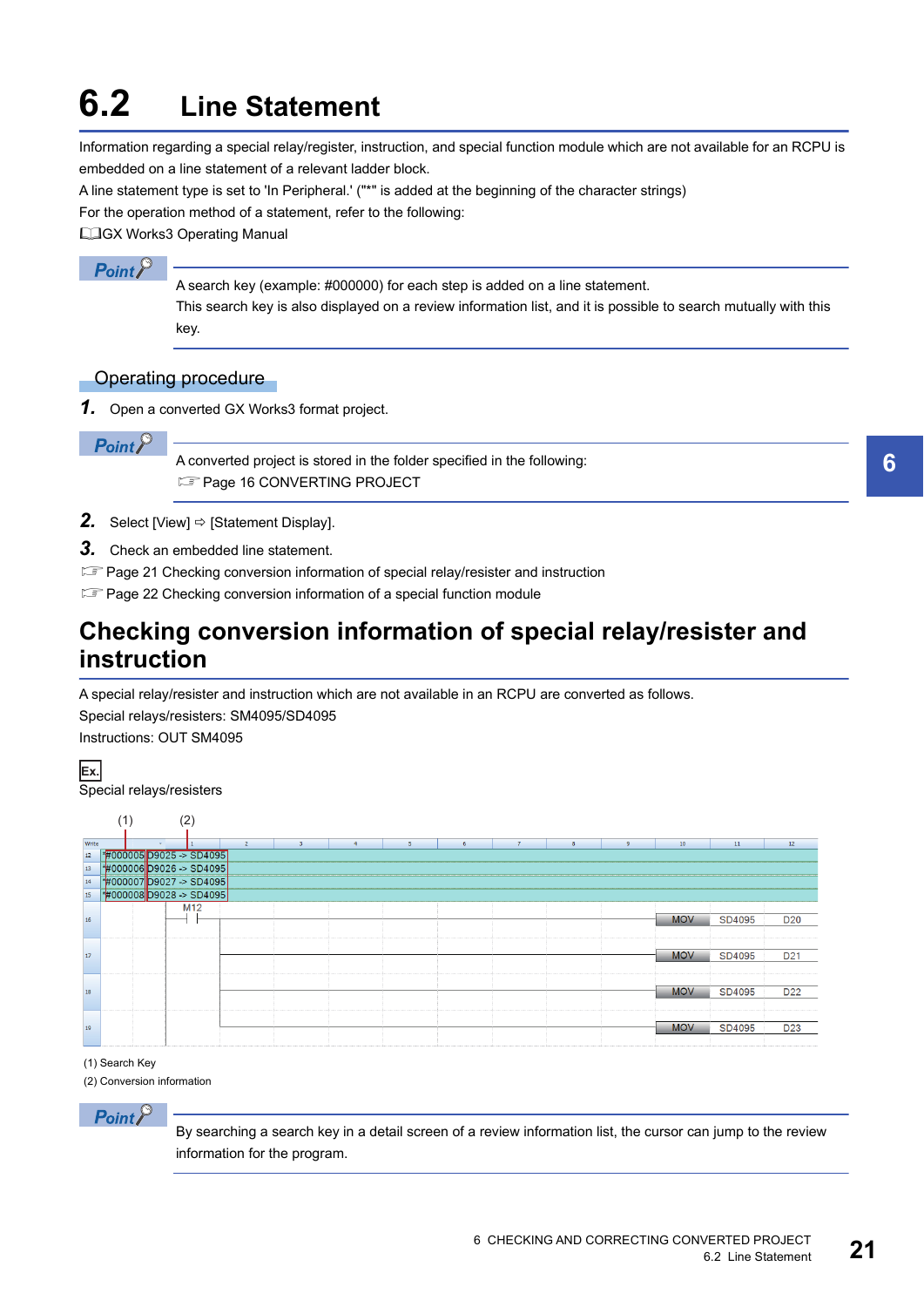## <span id="page-23-0"></span>**Checking conversion information of a special function module**

A buffer memory address and input/output signal of a special function module are not converted.

Therefore, a statement showing that reviewing is needed is inserted on a part in which an instruction to access a special function module (FROM, DFRO, TO, DTO) and input/output signal exist.



(1) Search key

#### (2) Alert

(3) Model name of a special function module (start and end input/output numbers)

 $Point$ 

By searching a search key in a detail screen of a review information list, the cursor can jump to the review information for the program.

# <span id="page-23-1"></span>**6.3 Project correction**

A project can be corrected by checking a review information list and a line statement of a program.

For details on the correcting method, refer to the following:

**Lata Transition from MELSEC-A/QnA Series to MELSEC iQ-R Series Handbook** 

LaTransition from MELSEC-AnS/QnAS Series to MELSEC iQ-R Series Handbook

Each manual appears from [Open the Instructions to Replace from A/QnA (Large Type)]/[Open the Instructions to Replace from AnS/QnAS (Small Type)] in the menu displayed by clicking a on the title bar.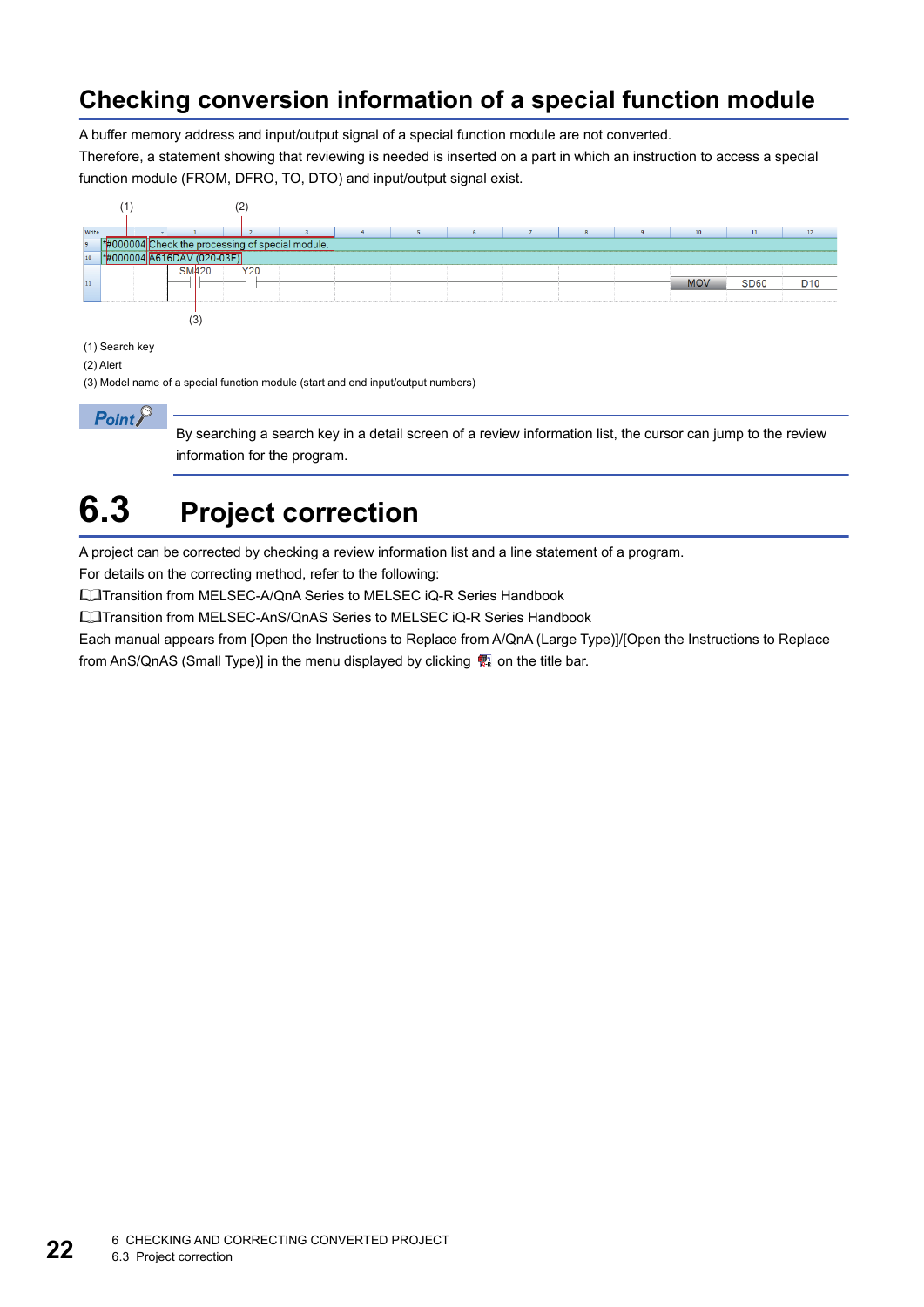# <span id="page-24-0"></span>**REVISIONS**

\*The manual number is given on the bottom left of the back cover.

| <b>Revision date</b> | *Manual number                  | <b>Description</b> |
|----------------------|---------------------------------|--------------------|
| <b>July 2020</b>     | <sup>1</sup> SH(NA)-082277ENG-A | First edition      |

Japanese manual number: SH-082276-A

This manual confers no industrial property rights or any rights of any other kind, nor does it confer any patent licenses. Mitsubishi Electric Corporation cannot be held responsible for any problems involving industrial property rights which may occur as a result of using the contents noted in this manual.

2020 MITSUBISHI ELECTRIC CORPORATION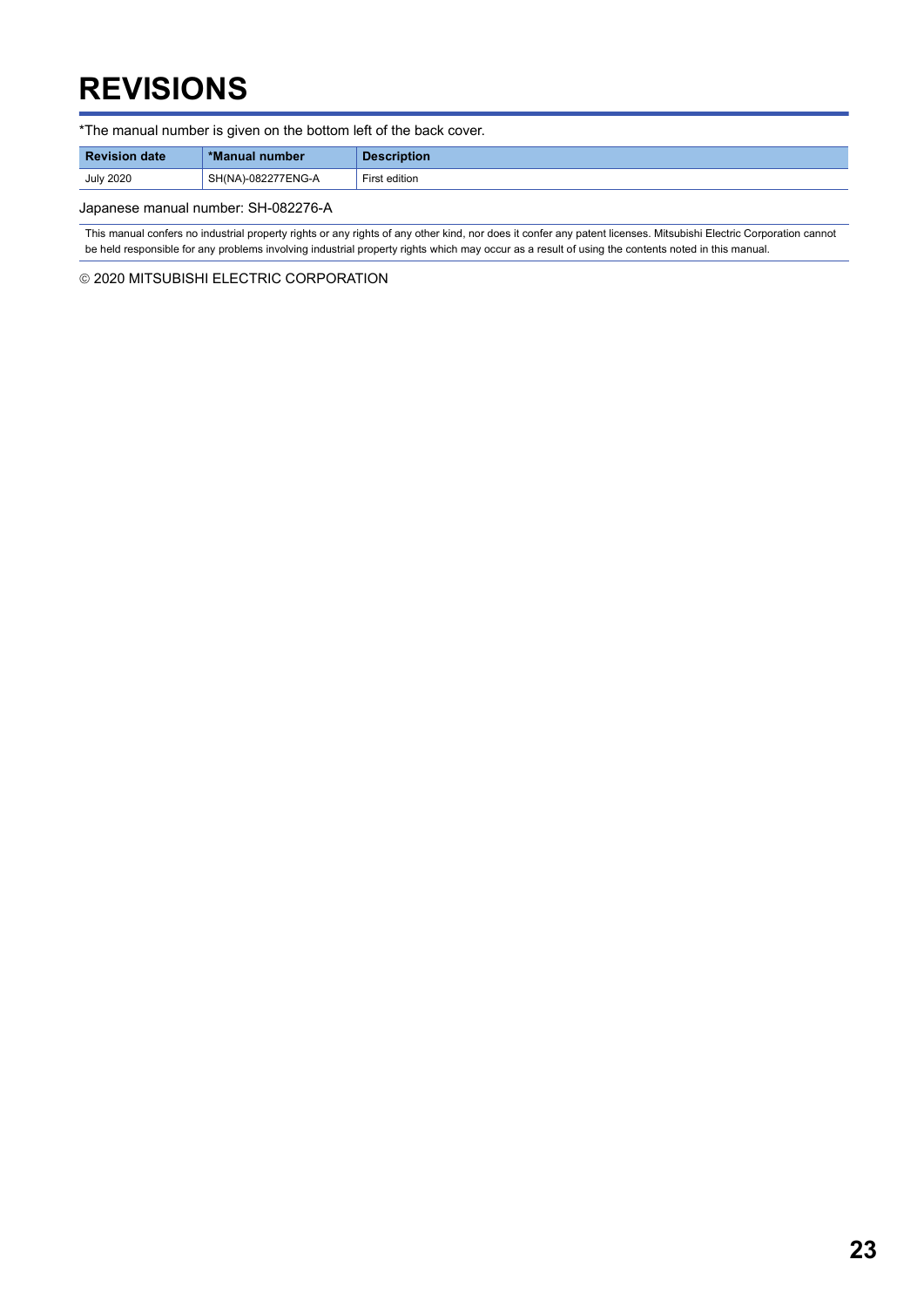# <span id="page-25-0"></span>**TRADEMARKS**

Windows is either a registered trademark or a trademark of Microsoft Corporation in the United States and/or other countries. The company names, system names and product names mentioned in this manual are either registered trademarks or

trademarks of their respective companies.

In some cases, trademark symbols such as  $I^M$  or  $I^{\circledR}$  are not specified in this manual.

FlexGrid for Windows Forms

Copyright ©2002-2010 ComponentOne LLC.